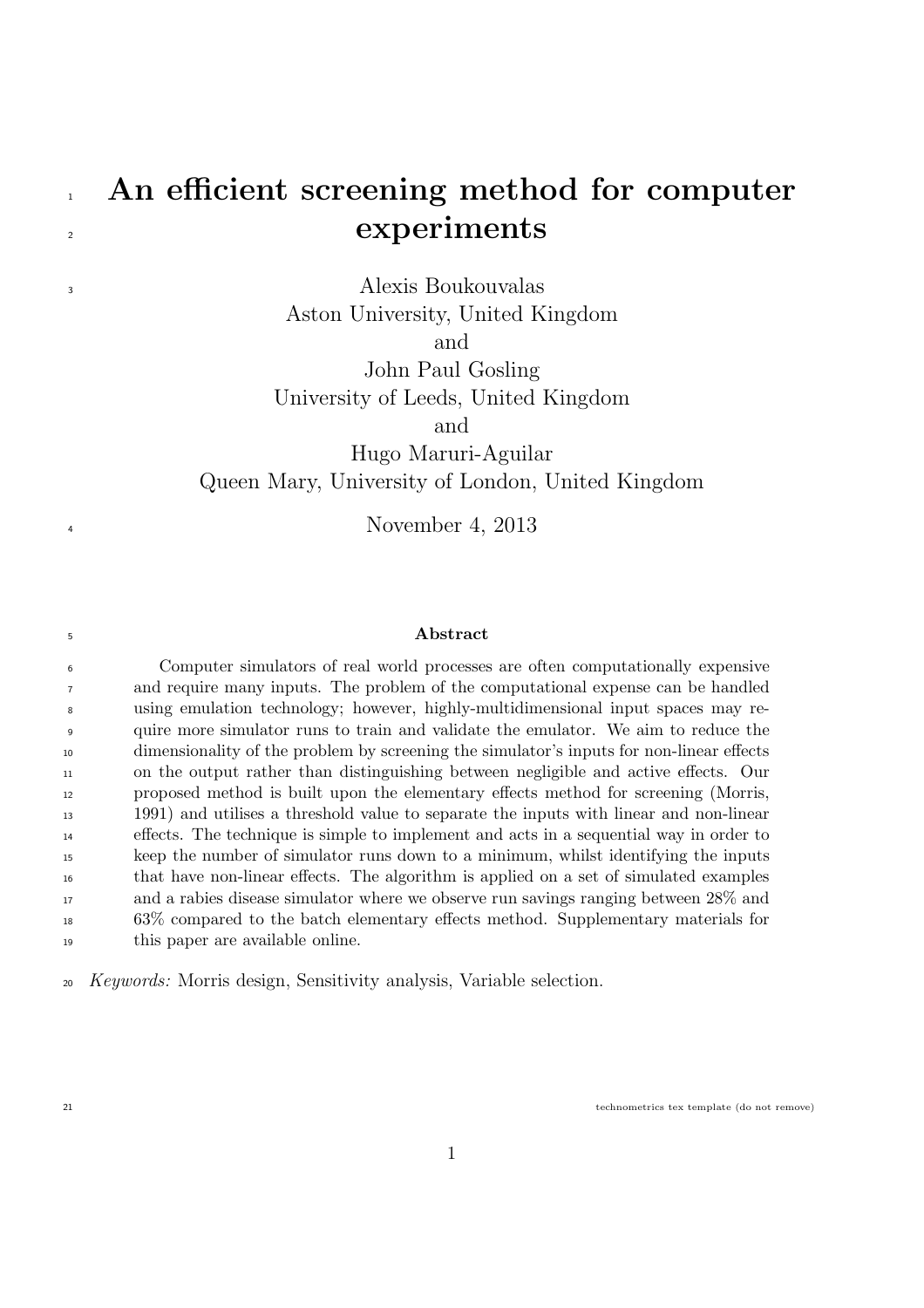### <sup>22</sup> 1 Analysis of complex computer simulators

 Formal design and analysis of computer experiments stems from the seminal paper by Sacks et al. (1989). In recent years, computer experiments have been used to make climate pro- jections (Hargreaves et al., 2004), investigate biological processes (Wedge et al., 2009) and estimate national carbon balances (Kennedy et al., 2008). In many applications, emula- tors are constructed as efficient surrogate alternatives to expensive computer simulators (O'Hagan, 2006). Further analyses are then carried out on the emulator; for example, sen- sitivity analyses or prediction of response at new points. However, even when using the emulator technology, the analysis of complex simulators can be restricted by the number of input dimensions. In the present paper, we introduce a sequential screening procedure to identify inputs that have a non-linear effect on the output. Our proposal stems from the elementary effects (EE) method introduced in Morris (1991), and consists of sequential estimation coupled with a space-filling criterion. Estimation of model behaviour is a com- mon practice in sensitivity analysis (Morris, 1991) and use of space filling design ensures reasonable coverage of the input space (Campolongo and Braddock, 1999). There exist a wide range of methods in the literature to estimate functional effects. Screening methods allow for efficient estimation of effects using a minimal number of simulator evaluations. Variance-based sensitivity analyses methods (Saltelli et al., 2000) offer more precise results in terms of the percentage of variance explained by each input factor and their interactions. However, these methods require many more model runs and are employed at a later stage of simulator analysis than screening algorithms.

 Our aim in this paper is to develop a method that identifies inputs with non-linear effects on the output. Morris (1991) considers screening for factors with linear, non-linear or interacting effects, defined as active. Identification of inputs with active effects is the usual aim of screening, also known as variable selection. Our focus is to distinguish factors with non-linear or interaction effects from factors with linear or negligible effects. It is of interest to identify the latter since they can be dealt with more simply in subsequent stages of simulator analyses as discussed in Section 4. Screening methods are further discussed in Section 2. We review the EE method in Section 3 and introduce our sequential method and its properties in Section 4. We compare the method to other popular screening methods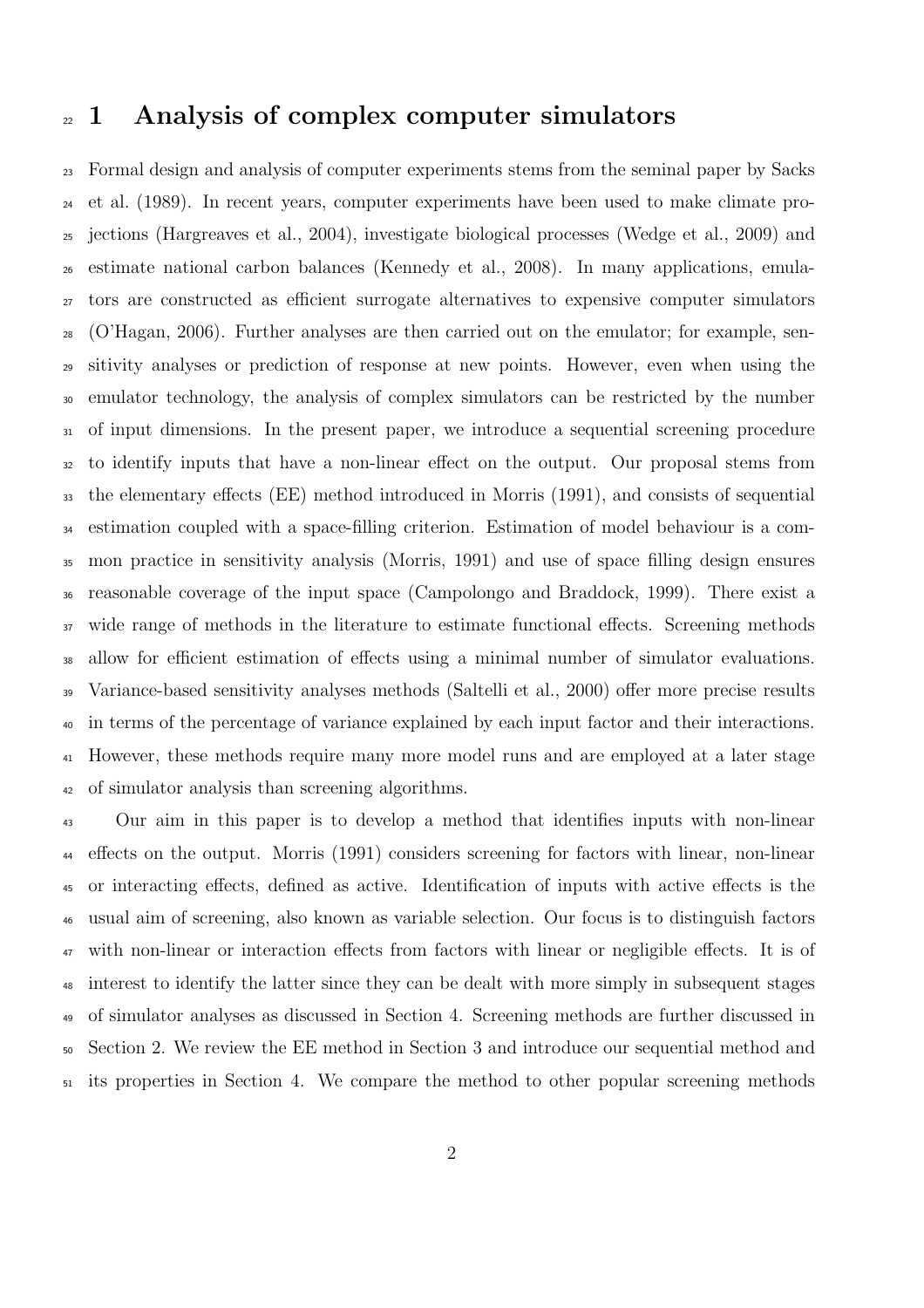through a simulated example in Section 5 and finish by demonstrating our method on a computer model of rabies disease spread in Section 6.

## <sup>54</sup> 2 Screening approaches

 In classical experimentation on physical processes, screening usually incorporates some of factorial designs, fractional factorial designs, nonregular orthogonal arrays, or optimal de- signs. However, without further model assumptions, sequential use of such designs is not straightforward and cannot be utilised to identify a nonlinear effect. When the number of inputs dimensions is very large, but it is expected a priori that only a small subset of them will have an effect on the output, the iterated fractional factorial design (IFFD) of Andres (1997) has been shown to be highly efficient in practice. The IFFD method is most effi- cient when there are very few highly influential factors (Saltelli et al., 2000). The IFFD is an example of a supersaturated design. These designs use fewer model runs than input dimensions, but typically make assumptions on the number of active inputs or the type of effects on the response (Saltelli et al., 2000, Section 4.8). Kleijnen (2009) proposes sequential bifurcation that can be effective, provided monotonicity of the model output with respect to the inputs is satisfied.

 If the simulator is computationally cheap, traditional sensitivity methods can be used such as the Fourier amplitude sensitivity test (Cukier et al., 1973) or the method of Sobol' (Sobol, 1993). These approaches utilise a simulator-based functional ANOVA. The robust applica- tion of such methods requires typically many more runs of the simulator than most screening methods.

 Response surface methods have been proposed for screening in high-dimensional problems where a surrogate model is utilised to approximate the simulator response. In Linkletter et al. (2006) and Savitsky et al. (2011), the surrogate is a Gaussian-process-based model and a prior encapsulates the assumptions of effect sparsity. Reich et al. (2009) proposes a functional ANOVA decomposition where a spline surrogate model is used to estimate each term. When using any approach that relies on a surrogate model, careful validation is needed to ensure the adequacy of the surrogate model for the purposes of screening.

The elementary effects (EE) method (Morris, 1991) is a popular methodology for sensi-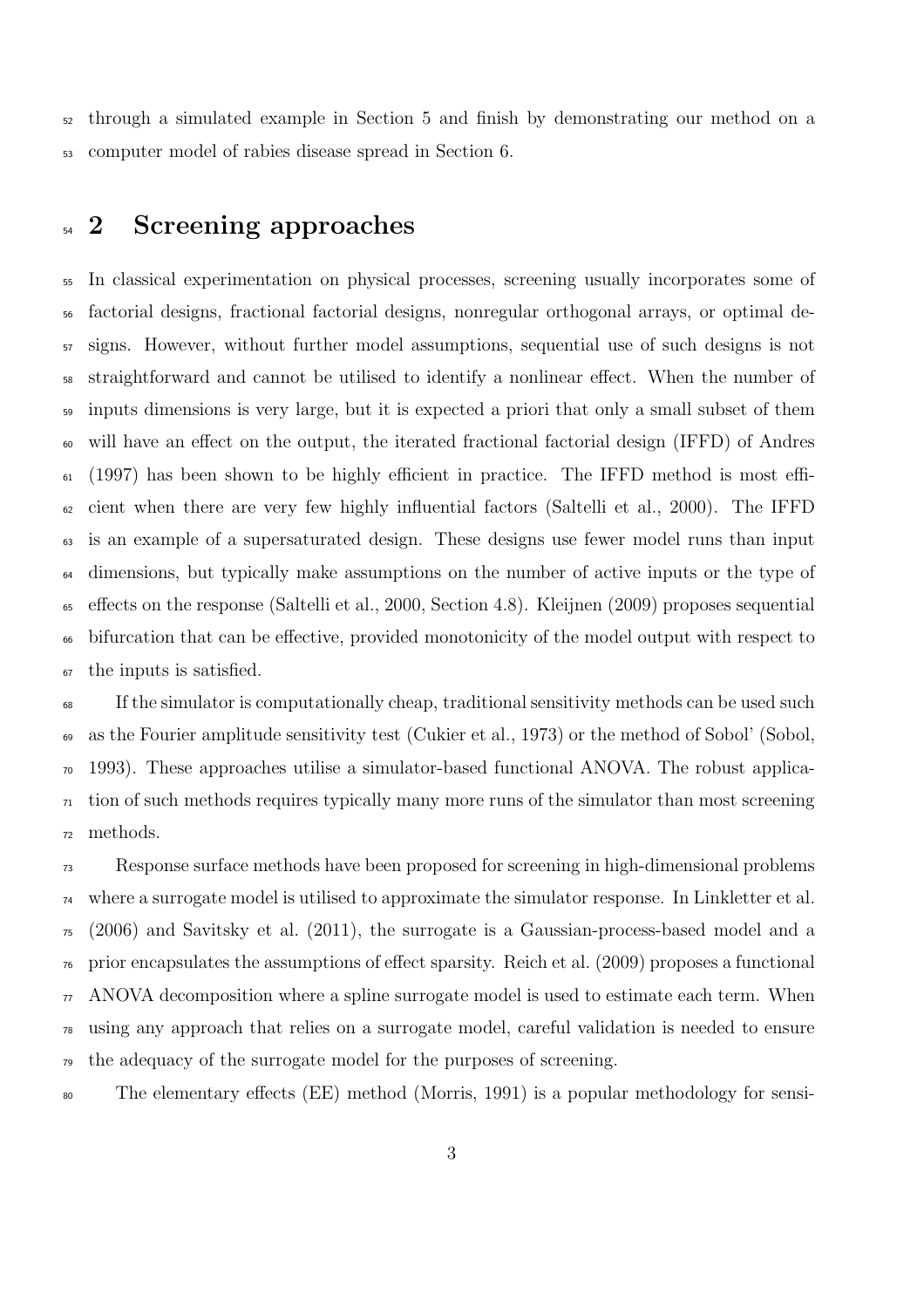tivity analysis of computer simulators. The EE method requires no simplifying assumptions to be made on the ratio of active to total number of factors or their effect on the response (Saltelli et al., 2000). Furthermore, the method is easy to implement and computationally efficient. In the next section, we describe the EE method in detail, and, in Section 4, we extend the EE method to a more efficient, sequential approach.

### <sup>86</sup> 3 The elementary effects method

<sup>87</sup> Consider a deterministic simulator  $Y(\cdot)$  with k input variables and design region  $[0, 1]^k$ . <sup>88</sup> The simulator is assumed to be a smooth real valued function with a domain containing <sub>89</sub> the design region. Computation of elementary effects starts from a point **x** from which a 90 trajectory is constructed with k random moves of size  $\Delta$ . One-at-a-time (OAT) moves are 91 performed along each single coordinate axis in turn to end at point  $\mathbf{x} + \Delta(\mathbf{e}_1 + \cdots + \mathbf{e}_k)$ . <sup>92</sup> The elementary effect for the *i*-th input variable for the trajectory starting at  $\mathbf{x} \in [0,1]^k$  is

$$
EE_i(\mathbf{x}) = \frac{\mathbf{Y}\left(\mathbf{x} + \Delta \sum_{j=1}^{i} \mathbf{e}_j\right) - \mathbf{Y}\left(\mathbf{x} + \Delta \sum_{j=0}^{i-1} \mathbf{e}_j\right)}{\Delta},\tag{1}
$$

<sup>93</sup> where  $\Delta > 0$  is fixed. Here  $i = 1, \ldots, k$  indexes input factors and  $e_i$  is the unit vector in <sup>94</sup> the direction of the *i*-th axis where  $e_0$  is defined as 0. A total of  $k + 1$  evaluations of  $Y(\cdot)$ 95 are performed, ending with effects  $EE_1(\mathbf{x}), \ldots, EE_k(\mathbf{x})$ . Each  $EE_i(\mathbf{x})$  is a measure of the 96 variation in the output with respect to a change in input i at point  $\bf{x}$ .

97 Consider R starting points  $\mathbf{x}_r$ ,  $r = 1, \ldots, R$ . From each point  $\mathbf{x}_r$ , we perform k OAT 98 moves and compute elementary effects  $EE_i(\mathbf{x}_r)$  for every input factor so that the total 99 number of runs used in the EE method is  $(k + 1) \times R$ . The following sample moments are <sup>100</sup> computed for each input factor:

$$
\mu_i = \frac{1}{R} \sum_{r=1}^R EE_i(\mathbf{x}_r), \ \mu_i^* = \frac{1}{R} \sum_{r=1}^R |EE_i(\mathbf{x}_r)| \ \text{and} \ \sigma_i = \sqrt{\sum_{r=1}^R \frac{(EE_i(\mathbf{x}_r) - \mu_i)^2}{R - 1}}.
$$
 (2)

 $\mu_i$  is an average effect measure, and high values suggest dominant contribution of the *i*-th input factor. The moment  $\mu_i^*$ <sup>102</sup> of the *i*-th input factor. The moment  $\mu_i^*$  is a main effect measure, proposed in Campolongo 103 et al. (2004) since  $\mu_i$  may prove misleading due to cancellation of effects. An input with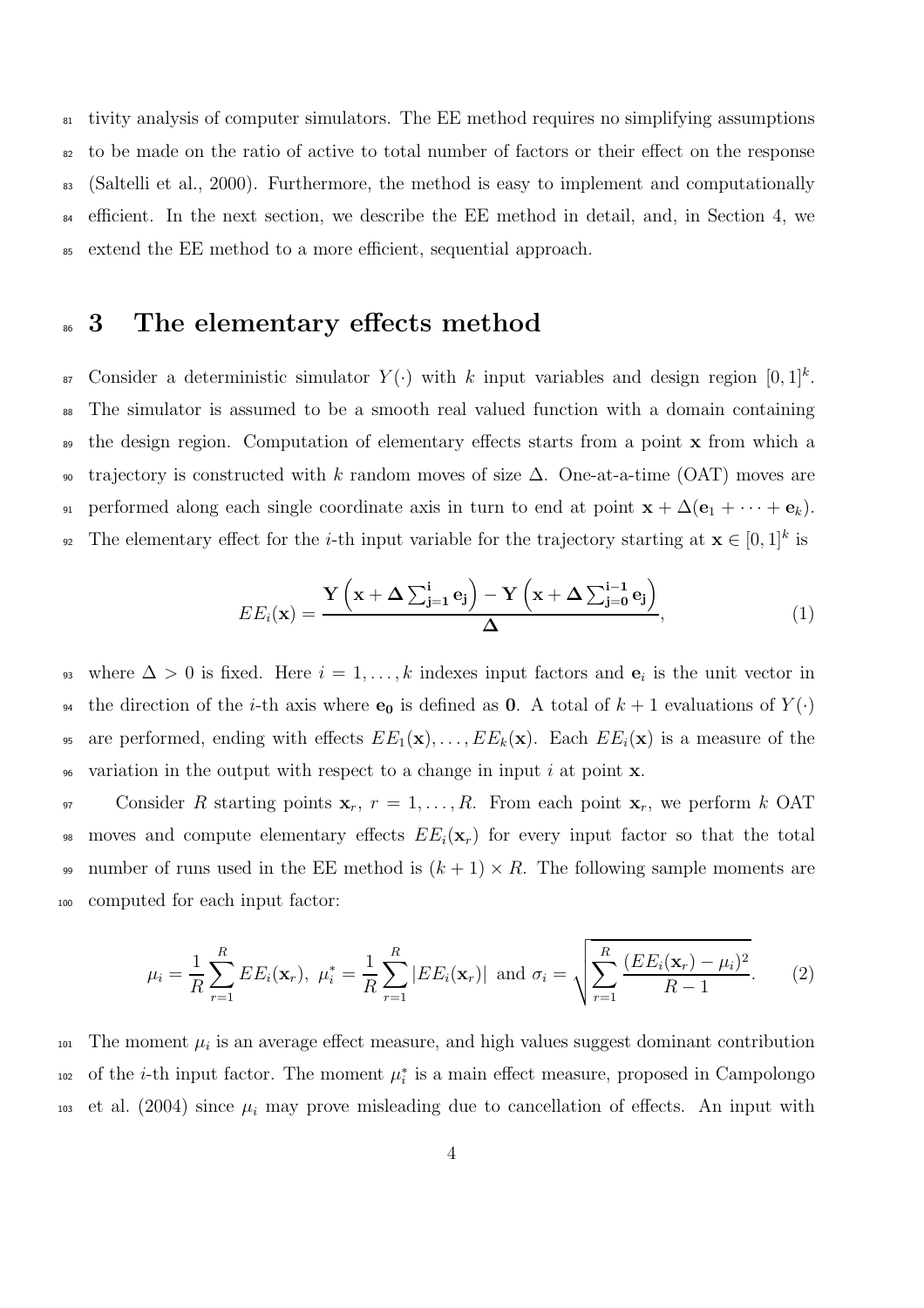104 a negligible or linear effect will have constant  $EE_i$  values and the corresponding  $\sigma_i$  will be <sup>105</sup> zero. Non-linear and interaction effects are identified with relatively large  $\sigma_i$ . An effects plot can be constructed by plotting  $\mu_i$  or  $\mu_i^*$ 106 can be constructed by plotting  $\mu_i$  or  $\mu_i^*$  against  $\sigma_i$ . This plot is a visual tool to detect and rank effects. Factor effects close to the origin on this plot are the least influential.

 There is interest in doing input screening with as few runs as possible and as the number of input factors k is fixed, the size of the experiment is controlled by R. Usually small values 110 of R are used; for instance, Morris (1991) used  $R = 3$  and  $R = 4$  in his examples. A value of R between 10 and 50 is mentioned in recent literature (Campolongo et al., 2004, 2007).  $_{112}$  A larger value of R will improve the quality of the estimations, but at the price of extra simulator runs.

The step size  $\Delta$  is selected in such a way that all the simulator runs lie in the input space 115 and the elementary effects are computed within reasonable precision. The choice of  $\Delta$  in  $_{116}$  the literature is determined by the input space considered for experimentation, which is a k dimensional grid constructed with p uniformly spaced values for each input. The number p 118 is recommended to be even and  $\Delta = p/(2(p-1))$ , ensuring the elementary effects for each input have an equal probability of selection during the trajectory design generation (Morris, 1991). To ensure that the trajectories remain in the design region, the implementation of the 121 EE method will use  $-\Delta$  as necessary in place of  $\Delta$ . The step  $\Delta$  is usually kept at the same value for all the inputs, but the method can be generalised to instead use different values of  $\Delta$  and p for every input. In the original proposal Morris (1991), the points  $\mathbf{x}_1, \ldots, \mathbf{x}_R$  were taken at random from the input space grid. Campolongo et al. (2007) proposed spreading runs over the design space by generating a large number of trajectory designs and selecting a subset by maximising the minimum distance between them.

 A potential drawback of OAT designs used in the EE method is that design points may fall on top of each other when projected into lower dimensions. This disadvantage becomes more apparent when the design runs are to be used in further modelling after discarding unimportant factors. An alternative is to screen with randomly rotated simplices located 131 at points  $x_r$ , see Pujol (2009). The computation of distribution moments  $\mu_i, \mu_i^*, \sigma_i$  and further analysis is similar to the EE method, with the advantage that projections of the resulting design do not fall on top of existing points, and all observations can be reused in a later stage. A disadvantage of this approach is the loss of efficiency in the computation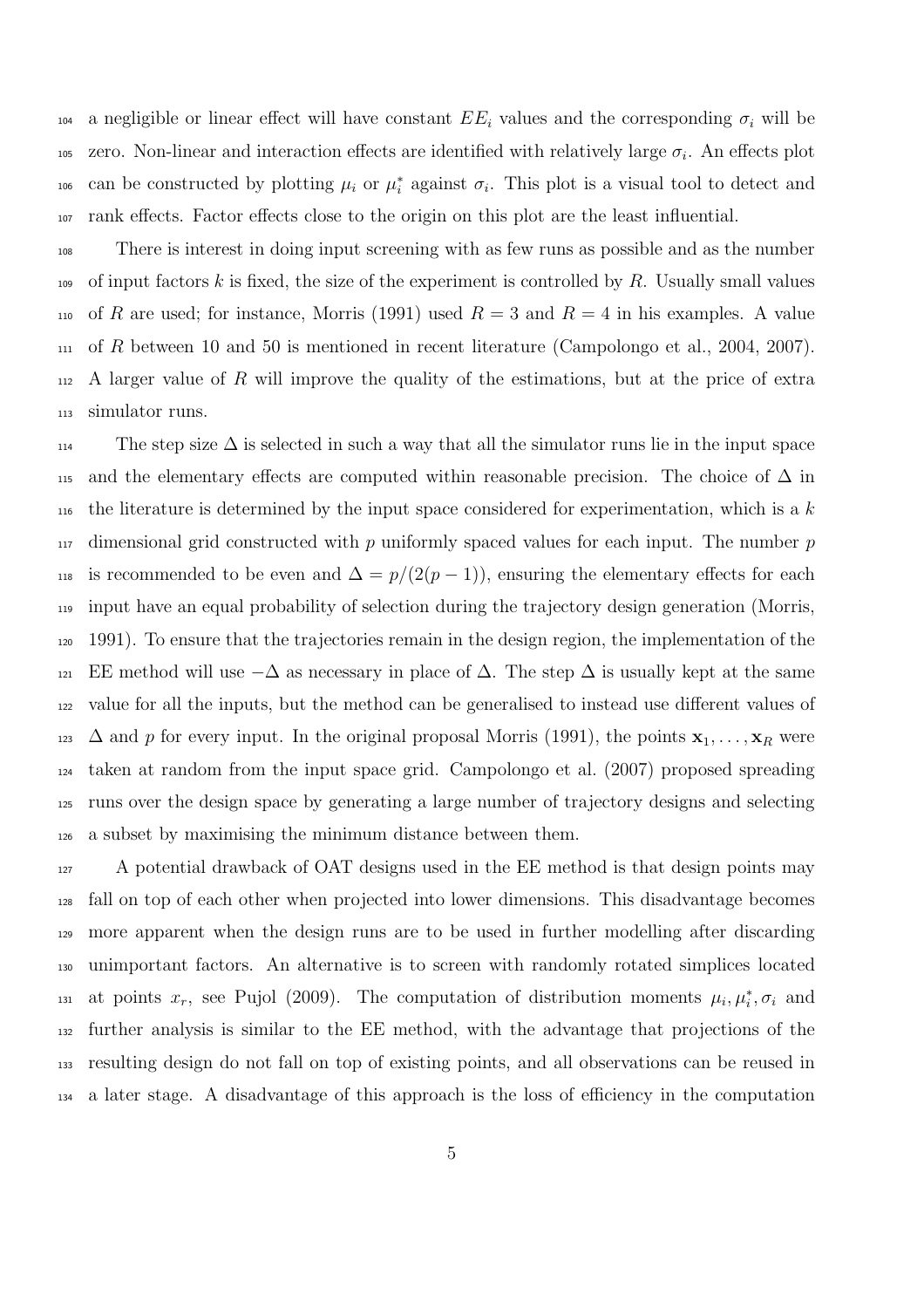of elementary effects; that is, computing effects from a rotated simplex is suboptimal when compared with (1) which is optimal for computing elementary effects, see Pujol (2009).

### <sup>137</sup> 4 Sequential elementary effects method

 We propose a sequential screening method that has the potential to reduce computation time significantly. The methodology aims to distinguish between factors with linear or no effect 140 and factors with non-linear effect. In the EE method, all  $(k + 1)$  evaluations are performed for each trajectory irrespective of the type of factor effect. Whereas, in our sequential strategy, when effects are identified as non-linear, their corresponding one-step evaluations are removed from subsequent trajectories. This results in fewer model runs. The rationale <sup>144</sup> is that if  $\sigma_i$  is small for a given factor, then we should investigate whether  $\sigma_i$  remains small when adding extra trajectories. At the end of experimentation, those input factors for which  $\sigma_i$  remained small are considered to have linear or no effect, and factors for which  $\sigma_i$  was bigger than a threshold have a non-linear effect on the output. A method of eliciting the choice of threshold is presented in Section 4.1.

The justification of thresholding solely on the variance of the elementary effects  $\sigma_i$  is that independent linear effects of factors may be removed from the simulator output at a preprocessing stage or during the emulation phase. As an example of the latter approach, factors with linear effects may be incorporated in the mean function of a Gaussian Process  $_{153}$  (GP) emulator while omitted from the covariance specification. If we denote by A the <sup>154</sup> subset of  $\{1, \ldots, k\}$  that indexes factors with linear effects, the GP prior may be written <sup>155</sup> as  $Y(x) = \beta + \sum_{i=1}^{k} a_i X_i + Z^*$  where  $Z^*$  is a stochastic process whose covariance structure 156 depends only on the variables with non-linear effects; that is, the  $x_i$  with  $i \in \{1, \ldots, k\} \setminus A$ . The residual process  $Z^*$  is therefore placed in a lower dimensional space simplifying the design and inference tasks.

 $\frac{159}{159}$  For our algorithm to run, a space filling design with M points is created. This design provides the sequence of points at which the Morris OAT runs will be tested. Initially, we select a good space filling design, such as a maximin Latin hypercube (LH) (Morris and Mitchell, 1995). The generation of maximin designs is discussed further in (Ravi et al., <sup>163</sup> 1994). The value of M is selected such that  $(k+1)M$  is the maximum number of runs that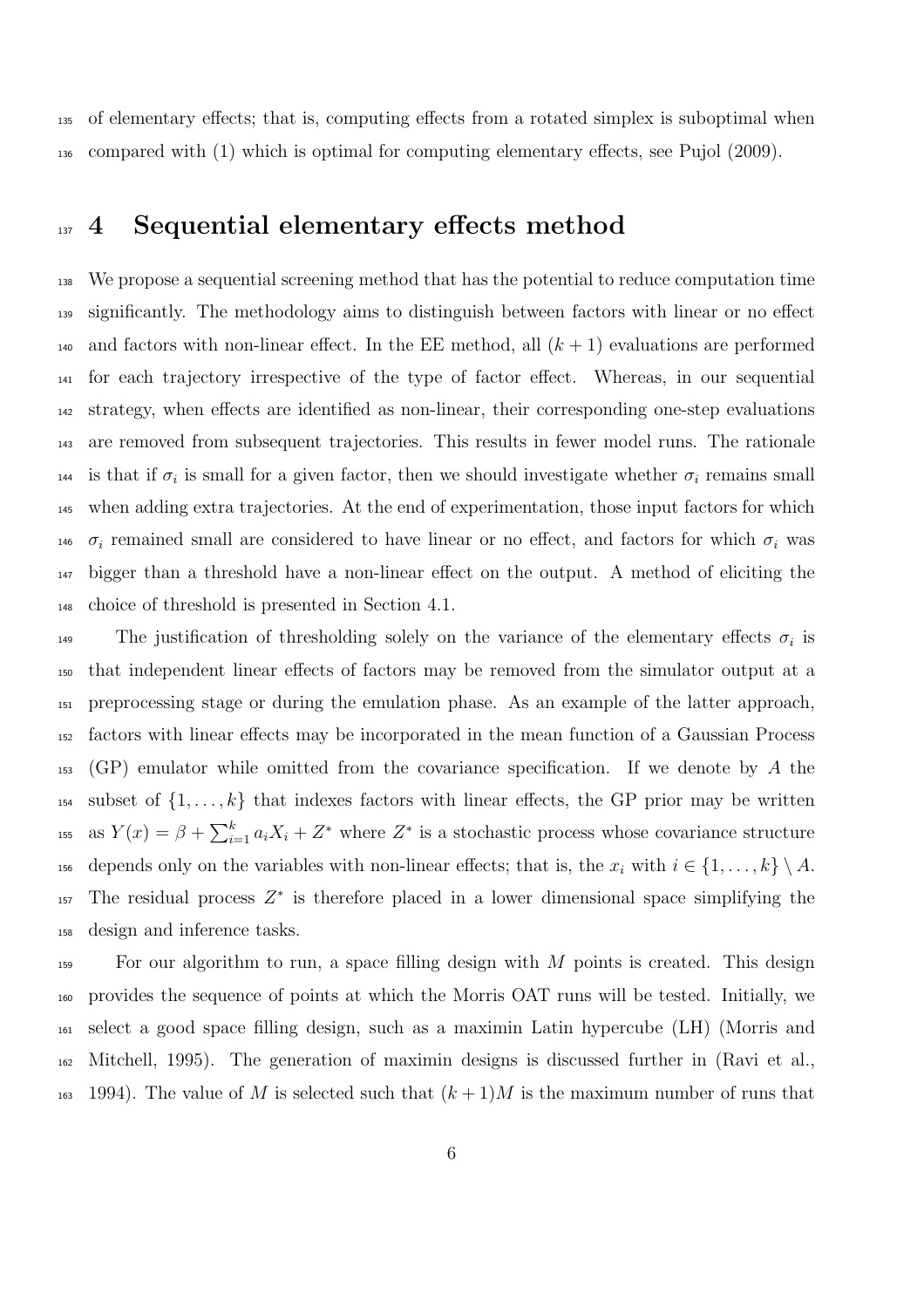can be performed during the whole screening process.

 A preprocessing stage orders the design points according to the biggest distance between points. The first two points are those whose Euclidean distance is largest; then the third point maximises the minimum distance between itself and the first two points, then a fourth point is ordered in the same way, and so on. This procedure of ordering points mirrors nearest neighbour clustering, but acts in an opposite manner as points are ordered from those farthest apart to those that are closest.

 Example 1. For  $k = 5$  input factors and  $M = 6$  runs, consider a maximin LH design in <sup>172</sup> [0, 1]<sup>5</sup> with point coordinates  $\mathbf{x}_1 = (0, 4, 1, 4, 4)/5$ ,  $\mathbf{x}_2 = (1, 5, 5, 1, 3)/5$ ,  $\mathbf{x}_3 = (2, 1, 3, 0, 1)/5$ , 173  $\mathbf{x}_4 = (3, 0, 4, 5, 2)/5$ ,  $\mathbf{x}_5 = (4, 3, 0, 3, 0)/5$  and lastly  $\mathbf{x}_6 = (5, 2, 2, 2, 5)/5$ . The preprocessing <sup>174</sup> stage first selects the points  $x_2$  and  $x_5$ , which are furthest apart. The next point,  $x_4$ , maximises the distance between those remaining points and the first two points chosen. <sup>176</sup> The procedure continues by selecting  $x_6$ , then  $x_1$  and finishes with  $x_3$ . This preprocessing <sup>177</sup> stage produces the ordered sequence of points  $x_2, x_5, x_4, x_6, x_1, x_3$ , which are relabelled as 178  $\mathbf{X}(1), \ldots, \mathbf{X}(6)$ .

 The screening algorithm starts with the computation of elementary effects for all input factors at the first two design points of the ordered maximin LH design. OAT runs are created at those two points and elementary effects are computed. With this initial data, <sup>182</sup> a first estimation of the moments  $\mu_i, \mu_i^*$  and  $\sigma_i$  is available. If, for a given input factor, <sup>183</sup> its sample moment  $\sigma_i$  is larger than a specified threshold  $\sigma_0$ , then we say that the output is responding non-linearly to this input. This leads us to declare that input as active and remove it from the list of current input factors. The technique continues by adding OAT runs at the next point, only for factors suspected to be linear. Elementary effects are computed 187 and moments are updated for each added point, removing a factor if the condition for  $\sigma_i$  is met. The methodology ends when all input factors have been removed or after computing  $_{189}$  elementary effects for all M points. On ending, the input factors are separated into two groups: those having non-linear effect and those with linear or no effect on the output. Algorithm 1 sets out the procedure in pseudo-code form.

192 Example 2. To show how the proposed sequential algorithm works, consider  $Y(x_1, x_2, x_3, x_4, x_5) =$ <sup>193</sup>  $cos(x_3/5)(x_2+1/2)^4/(x_1+1/2)^2+x_5$  on the design region  $[0,1]^5$ . Note that  $x_4$  has negligible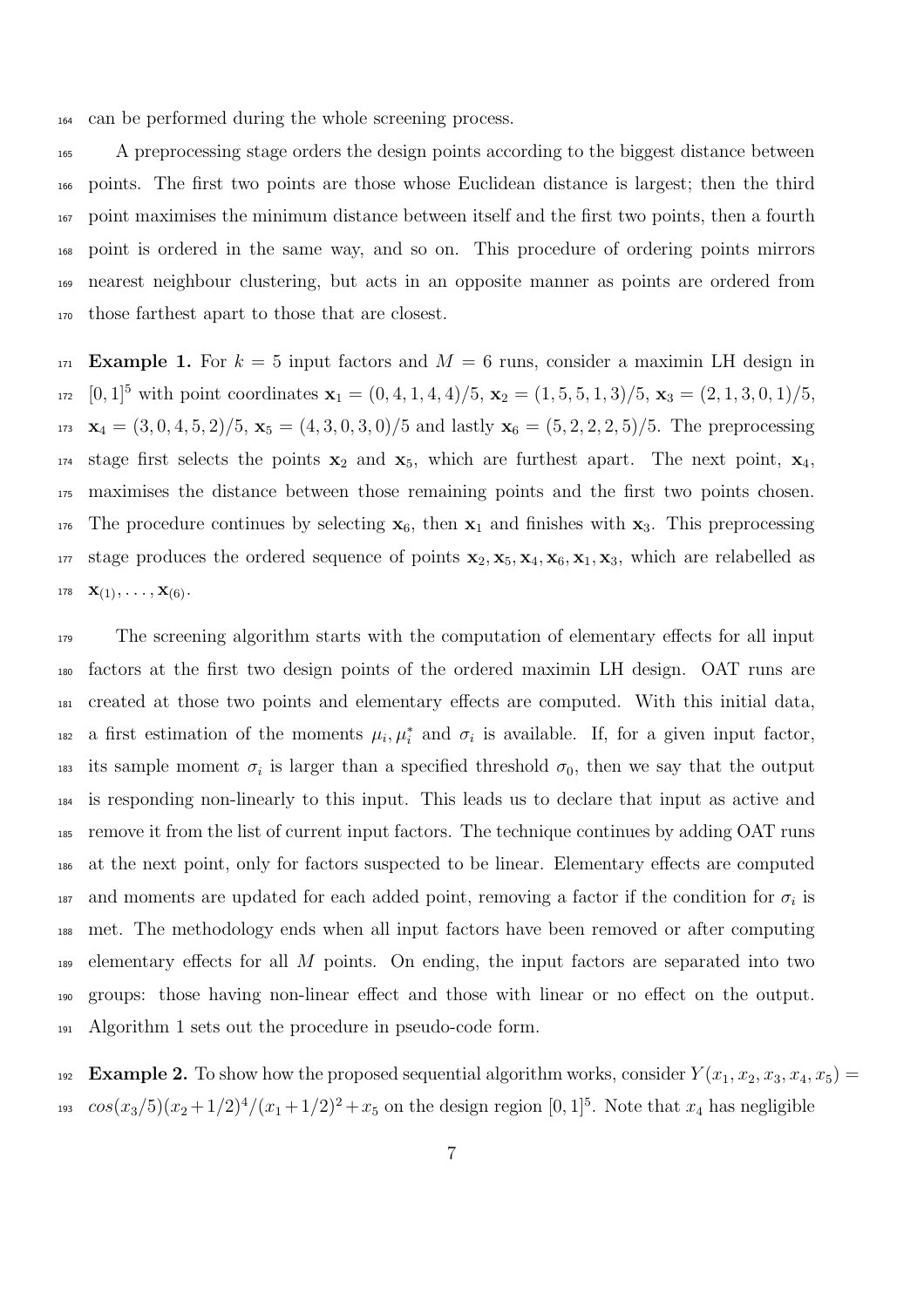Algorithm 1 The procedure for completing our screening technique.

#### Screening algorithm

**Input:** Simulator  $Y(\cdot)$  with k inputs; total number of one-at-a-time experiments M; step size  $\Delta$ ; threshold  $\sigma_0$ .

**Output:** Moments  $\mu_i, \sigma_i, \mu_i^*$ ; lists of factors with linear (C) and with nonlinear effect  $(A)$ .

- A. Preprocessing stage
	- 1. Set design region to  $[0, 1]^k$  and create space filling design with M points  $\mathbf{x}_1, \ldots, \mathbf{x}_M$ .
	- 2. Order the design points using maximum distance between points. Label the ordered points as  $\mathbf{x}_{(1)}, \ldots, \mathbf{x}_{(M)}$ .
- B. Calculating the elementary effects
	- 1. Set  $R := 2$  and the initial design to be  $D := {\mathbf{x}_{(1)}, \mathbf{x}_{(2)}}$ . Set list of current factors to  $\mathcal{C} := \{1, \ldots, k\}$  and list of active effects  $\mathcal{A} := \emptyset$ .
	- 2. For every point in D, create one-at-a-time runs only for those input factors indexed by C. Run the simulator at those points. This totals  $|\mathcal{C}| + 1$ experiments for every point in D.
	- 3. Using simulator runs from step B2 and (1), compute elementary effects  ${E E_i(\mathbf{x}) : \mathbf{x} \in D, i \in \mathcal{C}}.$
	- 4. If  $R = 2$ , compute moments  $\mu_i, \mu_i^*$  and  $\sigma_i$  using elementary effects for all factors. If  $R > 2$ , only update moments for the current list of input factors, indexed by  $\mathcal{C}$ .
	- 5. For  $i \in \mathcal{C}$ , if  $\sigma_i > \sigma_0$  then update  $\mathcal{C} := \mathcal{C} \setminus \{i\}$  and  $\mathcal{A} := \mathcal{A} \cup \{i\}.$
	- 6. If  $C = \emptyset$ , then all the inputs were identified as non-linear. Algorithm ends.
	- 7. If  $R = M$ , then all the design points available are exhausted. Algorithm ends.
- C. Producing the next design point
	- 1. Update R:=R+1; set  $D = {\mathbf{x}_{(R)}}$ .
	- 2. Goto B2.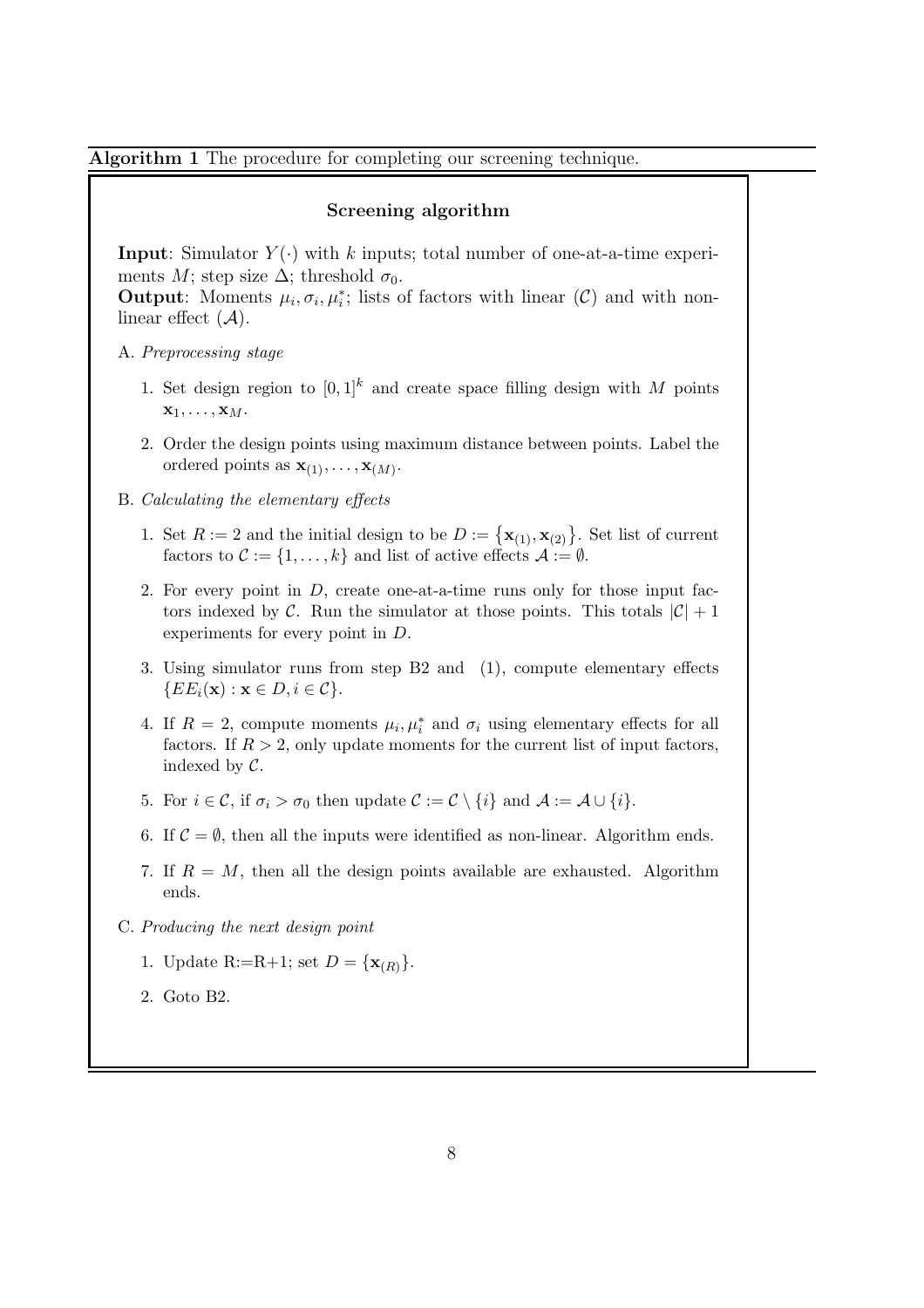$_{194}$  effect here. The function Y is treated as a simulator, from which the only information we <sup>195</sup> require are its values at design points. We use the same pre-ordered LH design of Example 196 1; set  $p = 10$  for step size  $\Delta = 5/9$  and threshold  $\sigma_0 = 0.15$ . See 4.1 for details on the con-197 struction of the threshold  $\sigma_0$ . Random trajectories are constructed with the first two ordered 198 points, giving the following moment estimates  $(\mu_1, \mu_2, \mu_3, \mu_4, \mu_5) = (-7.87, 4.66, -0.047, 0, 1)$ 199 and  $(\sigma_1, \sigma_2, \sigma_3, \sigma_4, \sigma_5) = (6.62, 0.27, 0.06, 0, 0)$ . Note that the method yields exact zeroes for 200 the fourth variable. The estimates  $\sigma_1, \sigma_2$  are greater than the threshold  $\sigma_0$  and thus  $x_1$ 201 and  $x_2$  are separated as having non-linear effects. As all  $\sigma_3, \sigma_4$  and  $\sigma_5$  are smaller than  $\sigma_0$ , further investigation is required for  $x_3, x_4$  and  $x_5$ . At the third design point, OAT ex-203 perimentation only for those factors produces updated moments  $(\mu_3, \mu_4, \mu_5) = (-0.06, 0, 1)$ 204 and  $(\sigma_3, \sigma_4, \sigma_5) = (0.05, 0, 0)$ , i.e. the factors remain under investigation. The sequential <sup>205</sup> methodology continues for all of them until finishing with all the design points. At this final 206 step, updated moments are  $(\mu_3, \mu_4, \mu_5) = (-0.039, 0, 1)$  and  $(\sigma_3, \sigma_4, \sigma_5) = (0.04, 0, 0)$ , where <sup>207</sup> again for the fourth factor the results are exactly zero. We conclude that linearity of the  $208$  response in terms of  $x_3, x_4$  and  $x_5$  over the design region could not be rejected. Near zero 209 variances for  $x_4$  and  $x_5$  suggest strong conclusions for those factors.

<sup>210</sup> The total experimental effort was 28 runs, from which the first 12 runs involved tra-<sup>211</sup> jectories for all factors, while further 16 runs were required for the linear factors under 212 investigation. This is a 22% reduction from the  $(5+1)*6=36$  runs needed to perform the <sup>213</sup> batch EE method. The moment estimates obtained for the non-linear factors are only rough <sup>214</sup> approximations of the true moment values, and the moment estimates for the linear factor <sup>215</sup> were computed with more information. This asymmetry is apparent when comparing with 216 exact analytic sensitivity results  $\mu = (-5.34, 6.62, -0.04, 0, 1)$  and  $\sigma = (8.88, 7.42, 0.06, 0, 0)$ , where we use  $\mu_i = \int_{[0,1]^5}$ ∂  $\frac{\partial}{\partial x_i} Y(\mathbf{x}) d\mathbf{x}$  and  $\sigma_i^2 = \int_{[0,1]^5} \left( \mu_i - \frac{\partial}{\partial x_i} \right)$ 217 where we use  $\mu_i = \int_{[0,1]^5} \frac{\partial}{\partial x_i} Y(\mathbf{x}) d\mathbf{x}$  and  $\sigma_i^2 = \int_{[0,1]^5} \left( \mu_i - \frac{\partial}{\partial x_i} Y(\mathbf{x}) \right)^2 d\mathbf{x}$ .

#### <sup>218</sup> 4.1 Heuristic selection of variance threshold

219 In Algorithm 1, the elementary effect variance threshold  $\sigma_0$  is an input. In this section, we 220 present a heuristic to choose  $\sigma_0$  indirectly by eliciting the expected divergence from linearity <sup>221</sup> of the factor effect as the variance of an auxiliary random variable. A linear (or near-linear)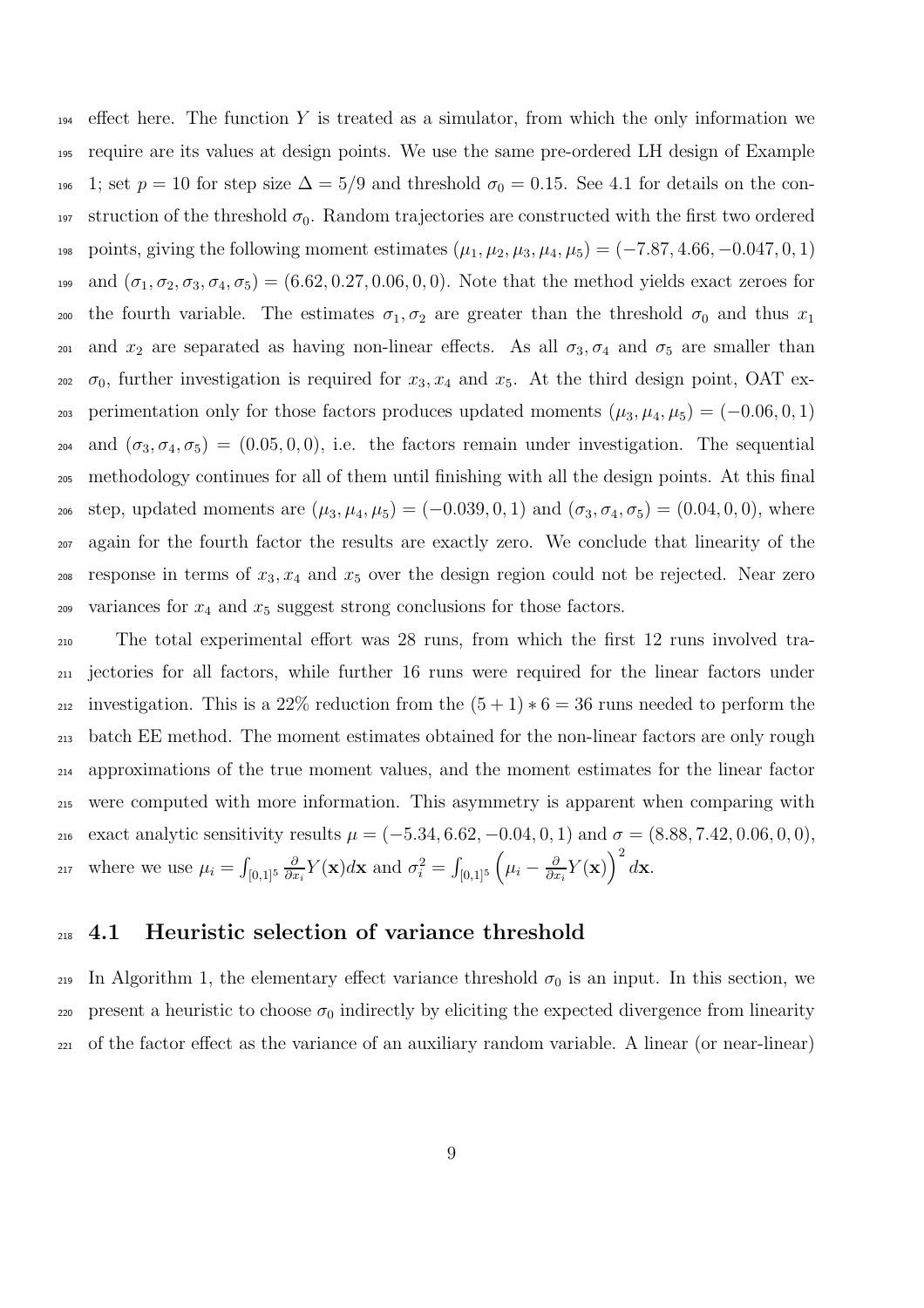$_{222}$  effect of the variable  $x_i$  is represented by an additive noise model:

$$
Y(x_i) = ax_i + b + \varepsilon_i, \tag{3}
$$

 $_{223}$  where  $\varepsilon_i$  is an independent and identically distributed normal random variable with zero 224 mean and known variance  $\gamma$ , and a, b are constants. In other words, the marginal effect due to the factor  $x_i$  is modelled with a simple regression line. The auxiliary random variable  $\varepsilon_i$ 225 <sup>226</sup> captures interaction with other factors and non-linearities.

227 In practice, the variance  $\gamma$  has to be elicited prior to the screening experiment and there <sup>228</sup> are two alternatives that we have considered in the examples in the present paper.

229 1. We might believe that the factor  $x_i$  has a linear effect, but the simulator runs contain a numerical error. In this case, we expect  $\gamma$  to be set to a small value, such as a multiple <sup>231</sup> of machine precision.

<sup>232</sup> 2. If we believe that small non-linear effects will not have an appreciable impact on the 233 model output, then  $\gamma$  should be chosen to reflect the level of variation from a straight <sup>234</sup> line to be tolerated.

 The elicitation of the variance parameter is in contrast to Kadane et al. (1980) and Garthwaite and Dickey (1988), where full probability distributions are elicited that reflect beliefs about the parameters of the linear model. In the present application, we do not wish to prejudge the behaviour of the model: we want a number specifying how far we can tolerate from being linear.

240 Given the variance  $\gamma$ , the sampling distribution of the variance of the elementary effects <sup>241</sup> can be calculated according to the following lemma, whose proof is given in Appendix A. <sup>242</sup> For simplicity we omit the subscript i from the quantities  $\sigma^2$ ,  $\sigma_{\Phi}$ ,  $\gamma$  and  $\Delta$ , all of which could 243 potentially take different values for each input. In practice we choose a common  $\gamma$  and  $\Delta$ <sup>244</sup> for all inputs.

245 Lemma 1. Let  $x_1, \ldots, x_R$  be univariate design points, at each of which trajectories are <sup>246</sup> constructed. Assume that observations taken at design points and trajectories follow the <sup>247</sup> model given in (3). Let elementary effects and moments be defined as in (1) and (2) and let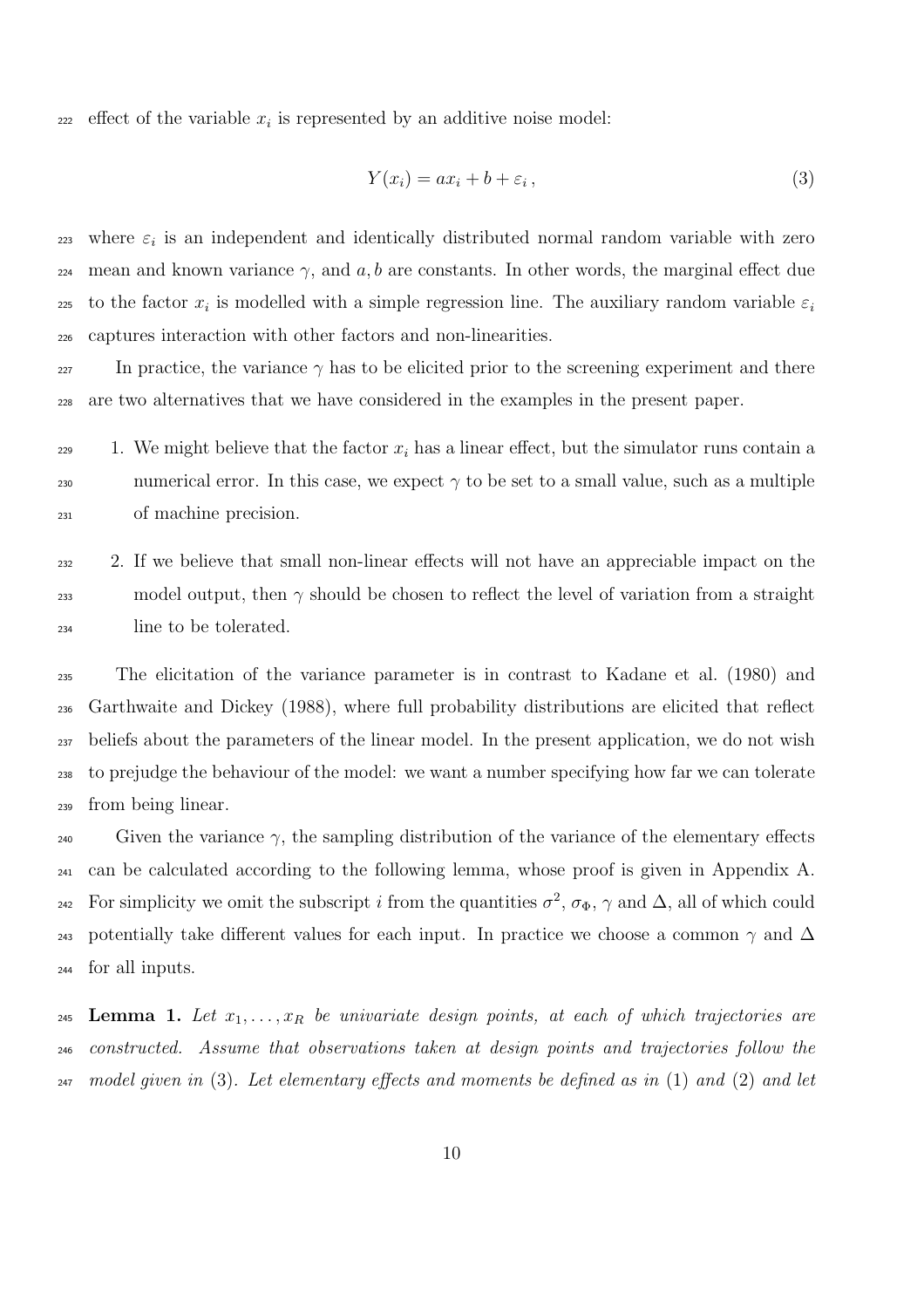<sup>248</sup>  $\sigma_{\Phi}^2 = \frac{2\gamma}{\Delta^2}$ . Then

$$
\sigma^2 \sim \frac{\sigma_{\Phi}^2}{R - 1} \chi_{R - 1}^2. \tag{4}
$$

<sup>249</sup> where  $\chi^2_{R-1}$  denotes a chi-square random variable with  $R-1$  degrees of freedom.

We propose to use the 99% quantile of the cumulative distribution function of the chisquare distribution to derive the EE variance threshold  $\sigma_0$ . We have found this choice of quantile sufficiently conservative for the examples we have investigated. The following equation

$$
P\left(\sigma^2 \le \sigma_0^2\right) = P\left(\frac{\sigma_{\Phi}^2}{R - 1} \chi_{R - 1}^2 \le \sigma_0^2\right) = 0.99,
$$

<sup>250</sup> when inverted yields the threshold

$$
\sigma_0 = \sqrt{\chi_{0.99, R-1}^2 \sigma_{\Phi}^2 / (R-1)},\tag{5}
$$

<sup>251</sup> where  $\chi^2_{0.99,R-1}$  is the 99% quantile of a chi-squared distribution with  $R-1$  degrees of freedom. 252 In other words,  $\sigma_0$  defines a threshold over which the effect is considered non-linear; that is, if <sup>253</sup>  $\sigma_i < \sigma_0$ , then the input variable  $x_i$  is retained for further testing. Note that Lemma 1 applies <sup>254</sup> directly in a multivariate setting; in which case, the comparison is performed separately for <sup>255</sup> each input variable.

<sup>256</sup> In Example 2, we used a single threshold  $\sigma_0$  for all variables. In order to obtain  $\sigma_0 = 0.385$ <sup>257</sup> using the method described in this section, the values  $R = 6$ ,  $\Delta = 5/9$ ,  $\sqrt{7} = 8.7 \times 10^{-2}$  and <sup>258</sup> quantile  $\chi^{2}_{0.99,5} = 15.08$  could be used.

 To simplify the algorithm, the threshold  $\sigma_0$  may be kept fixed for all computations rather  $_{260}$  than adapting  $\sigma_0$  to the actual number of trajectories involved. The main difference is in the degrees of freedom for the scaled chi-square distribution in (5). The adaptive approach, which was utilised in the simulation experiments presented, involves recomputing  $σ<sub>0</sub>$  with updated degrees of freedom prior to step B5 in Algorithm 1. In the simplified approach using 264 a single value  $\sigma_0$ , the method is more conservative than when varying degrees of freedom; i.e. the rejection rate is higher with fixed threshold than otherwise.

<sup>266</sup> The detection of nonlinearity under the heuristics in this section is further explored in  $267$  Appendix B. The robustness of the proposed selection of  $\sigma_0$  in our sequential algorithm is <sup>268</sup> explored under different departures from linear model (3).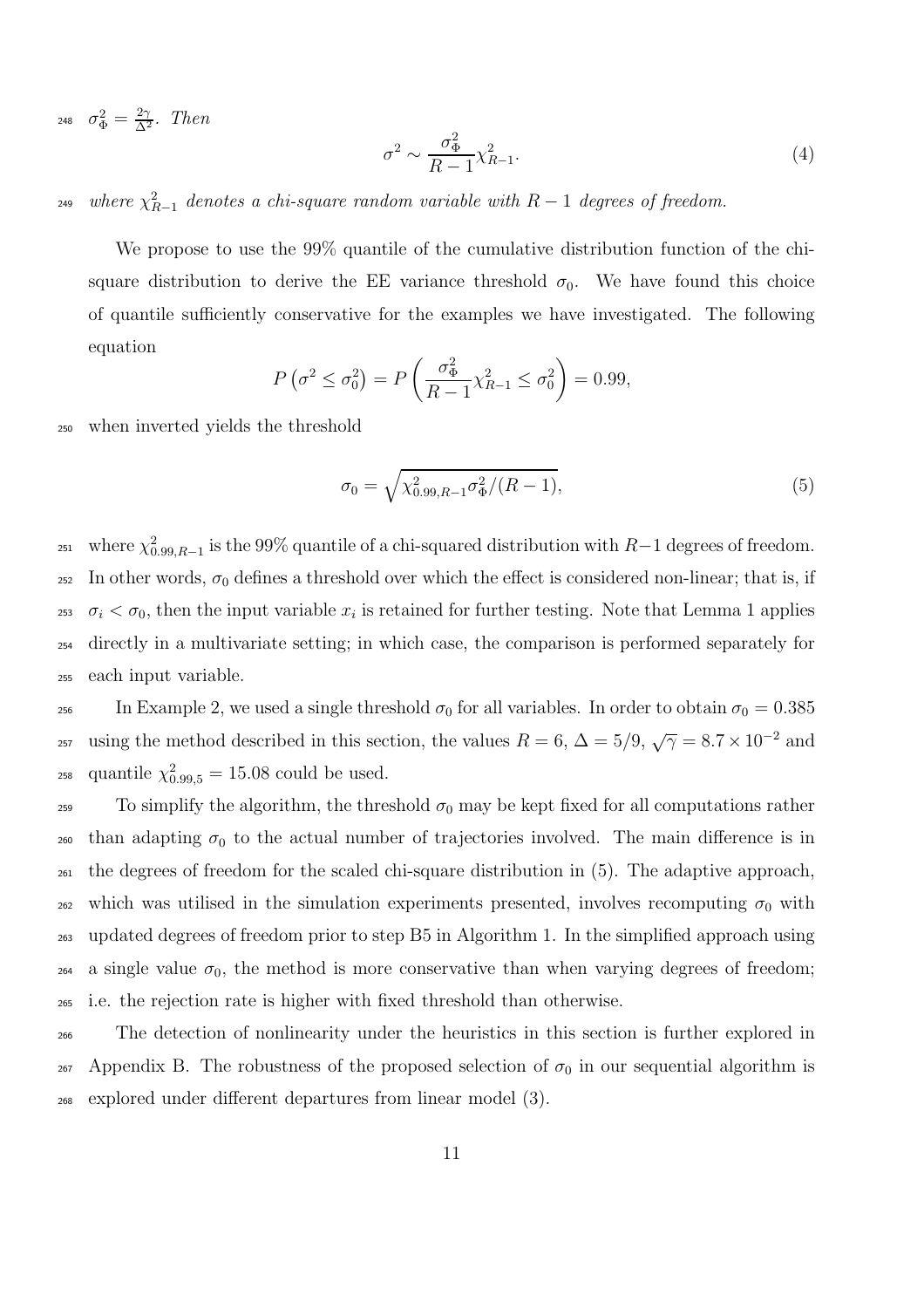### <sup>269</sup> 5 Simulated high dimensional example

<sup>270</sup> We illustrate the sequential screening method on the synthetic test function introduced in 271 Morris (1991). The function is defined on 20 inputs  $\mathbf{x} \in [0, 1]^{20}$  as follows:

$$
y = \beta_0 + \sum_{i=1}^{20} \beta_i w_i + \sum_{i
$$

where  $w_i = 2(x_i - \frac{1}{2})$  $\frac{1}{2}$ ) except for  $i = 3, 5, 7$  where  $w_i = 2(1.1x_i/(x_i + 0.1) - \frac{1}{2})$ 272 where  $w_i = 2(x_i - \frac{1}{2})$  except for  $i = 3, 5, 7$  where  $w_i = 2(1.1x_i/(x_i + 0.1) - \frac{1}{2})$ . The coef-273 ficients are set to  $\beta_i = 20$  for  $i = 1, \ldots, 10, \beta_{ij} = -15$  for  $i, j = 1, \ldots, 6, \beta_{ij} = -10$  for  $274$  i,  $j, l = 1, \ldots, 5$  and  $\beta_{ijls} = 5$  for  $i, j, l, s = 1, \ldots, 4$ . The remaining first and second order <sup>275</sup> coefficients are generated independently from a zero mean unit variance normal distribution <sub>276</sub> and the remaining third and fourth order coefficients are set to zero. Factors  $x_1, \ldots, x_7$  have <sub>277</sub> a non-linear effect on the function output while factors  $x_8, x_9, x_{10}$  have a linear effect and <sup>278</sup> factors  $x_{11}, \ldots, x_{20}$  have negligible effect (Morris, 1991; Pujol, 2009).

<sup>279</sup> First, we compare the performance of the batch and sequential EE methods in terms of <sup>280</sup> required model runs. The screening experiment was performed under the configuration used <sup>281</sup> in Pujol (2009) for 100 realisations. As in Pujol (2009) the discretisation level has been set 282 to  $p = 20$  so  $\Delta = 0.5263$  and the number of trajectories to  $R = 10$ . For the sequential 283 procedure, a threshold value of  $\gamma = 2.6$  was used. This corresponds to around 0.005% of the <sup>284</sup> range of the response y in (6), which varies between  $-225$  and 139.

 A total of 210 function evaluations are required for the batch EE procedure. For the sequential EE procedure on average 150 function evaluations are required with a standard deviation of 13, that is an average savings of 28% compared to the batch approach. Factors <sup>288</sup>  $x_1, \ldots, x_7$  are correctly identified as having non-linear effect in 99% of the realisations because 289 the corresponding  $\sigma_i$  is larger than the threshold  $\sigma_0$ . Factors  $x_8, \ldots, x_{10}$  are found to have 290 linear effects in 92% of the realisations because  $\mu_i$  is large and  $\sigma_i$  is small. Factors  $x_{11}, \ldots, x_{20}$ 291 are found to have negligible in all realisations due to small  $\sigma_i$  values. The full batch EE screening results and the first iteration of one realisation of the sequential algorithm are shown in Figure 1. This first iteration is equivalent to running the algorithm up to step B.4 in Algorithm 1. We note that six of the seven factors with non-linear effects are identified at this early stage.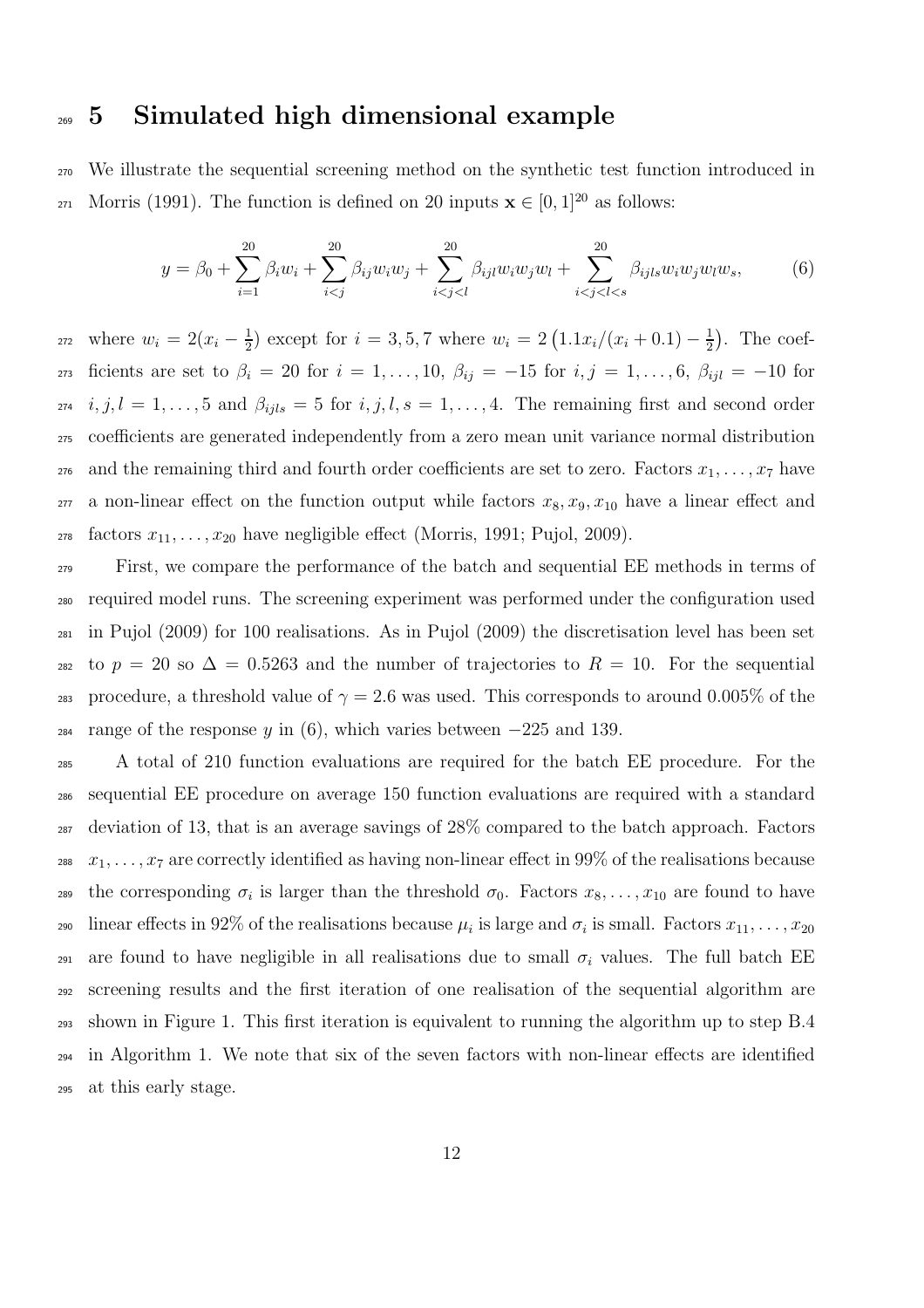

Figure 1: Applying the batch and sequential EE screening method on the 20 input factor Morris test function. Horizontal dashed line denotes the  $\sigma_0$  threshold value for the given iteration.

 Finally, we illustrate the efficiency of the EE method by contrasting it to a traditional sensitivity analysis method. Applying the Sobol' sensitivity analysis method (Sobol, 1993) to compute first-order and total indices using a random design of 220 runs, results in large 95% confidence intervals indicating that more model runs are required before any conclusions can be drawn from the examination of the indices (Figure 2). We also show how the uncertainties dramatically reduce when a larger design is used. These results were obtained by using the sensitivity R package (Pujol et al., 2013). This illustration confirms our expectation that screening methods such as the EE method, can be utilised prior to a more detailed sensitivity analysis in order to minimise the number of model runs.

 We conclude that the sequential approach results in significant computational savings compared to the batch EE method as factors with clear non-linear effects can be eliminated <sup>307</sup> in the early screening stages with high confidence. Furthermore, we have demonstrated the efficiency of the EE screening methods compared to classical sensitivity analysis as illustrated by the number of runs required to effectively calculate the Sobol's first-order and total indices for this example.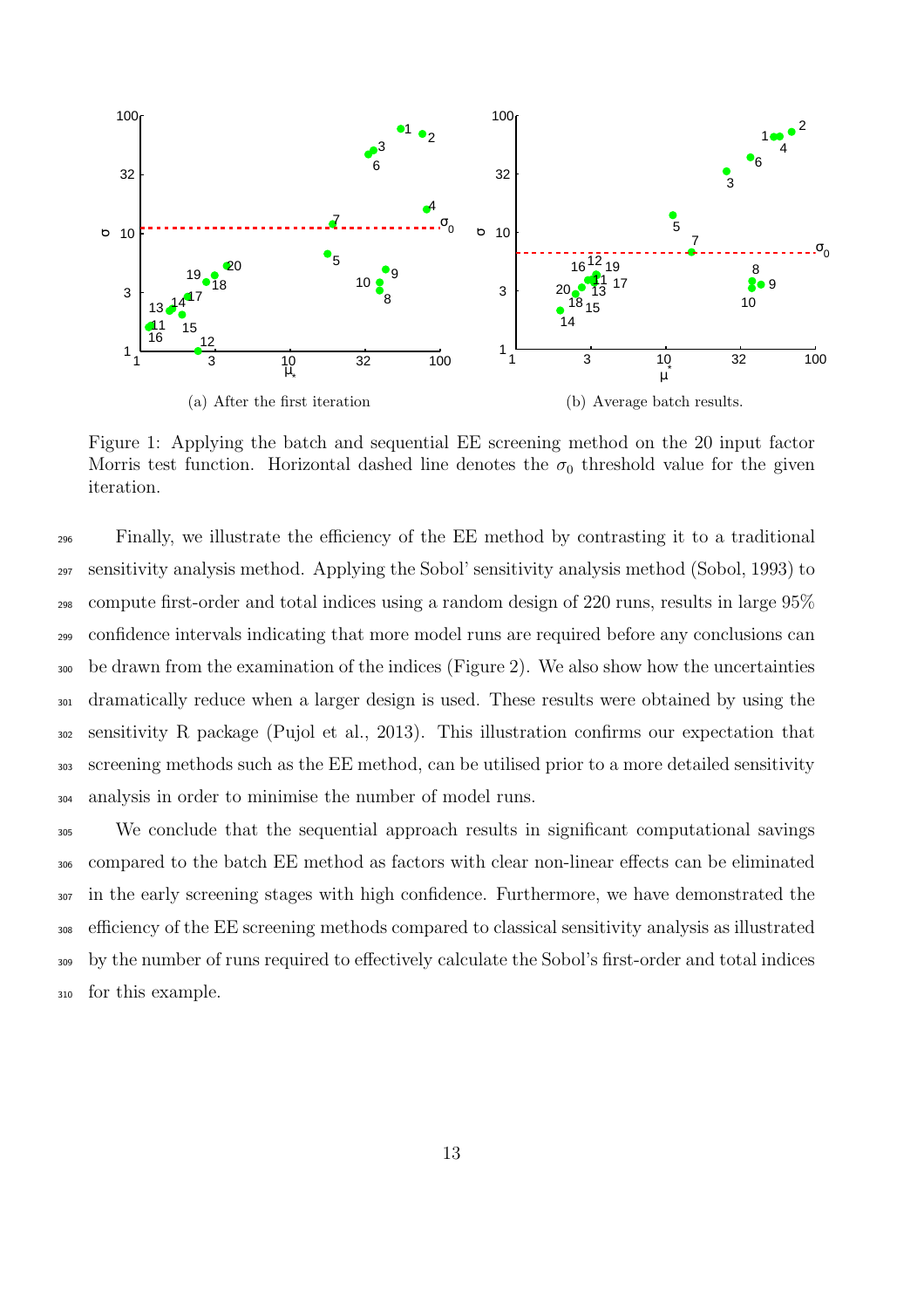

Figure 2: Applying Sobol's sensitivity analysis method on data generated using (6). Random designs of 220 and 4378 have been used. The error bars indicate 95% confidence intervals for the first-order and total effect indices.

### 311 6 Rabies Model

 In this section, we discuss the application of the Morris sequential screening method described in Section 4 on a stochastic model provided by the Food and Environment Research Agency (FERA) (Singer et al., 2008, 2009). An overview of the stochastic simulator is given in Section 6.1, followed by a description of the screening methodology in Section 6.2) and a discussion of the results in Section 6.3.

### 317 6.1 Model Description

 Although rabies in wild animal populations has been eradicated from large parts of Europe, there is a remaining risk of disease re-introduction. The situation is aggravated by an <sup>320</sup> invasive species, the raccoon dog (*Nyctereutes procyonoides*) that can act as a second rabies vector in addition to the red fox (Vulpes vulpes). The purpose of the rabies model is to analyse the risk of rabies spread in this new type of vector community (Singer et al., 2008). The individual-based, non-spatial, discrete-time model incorporates population and disease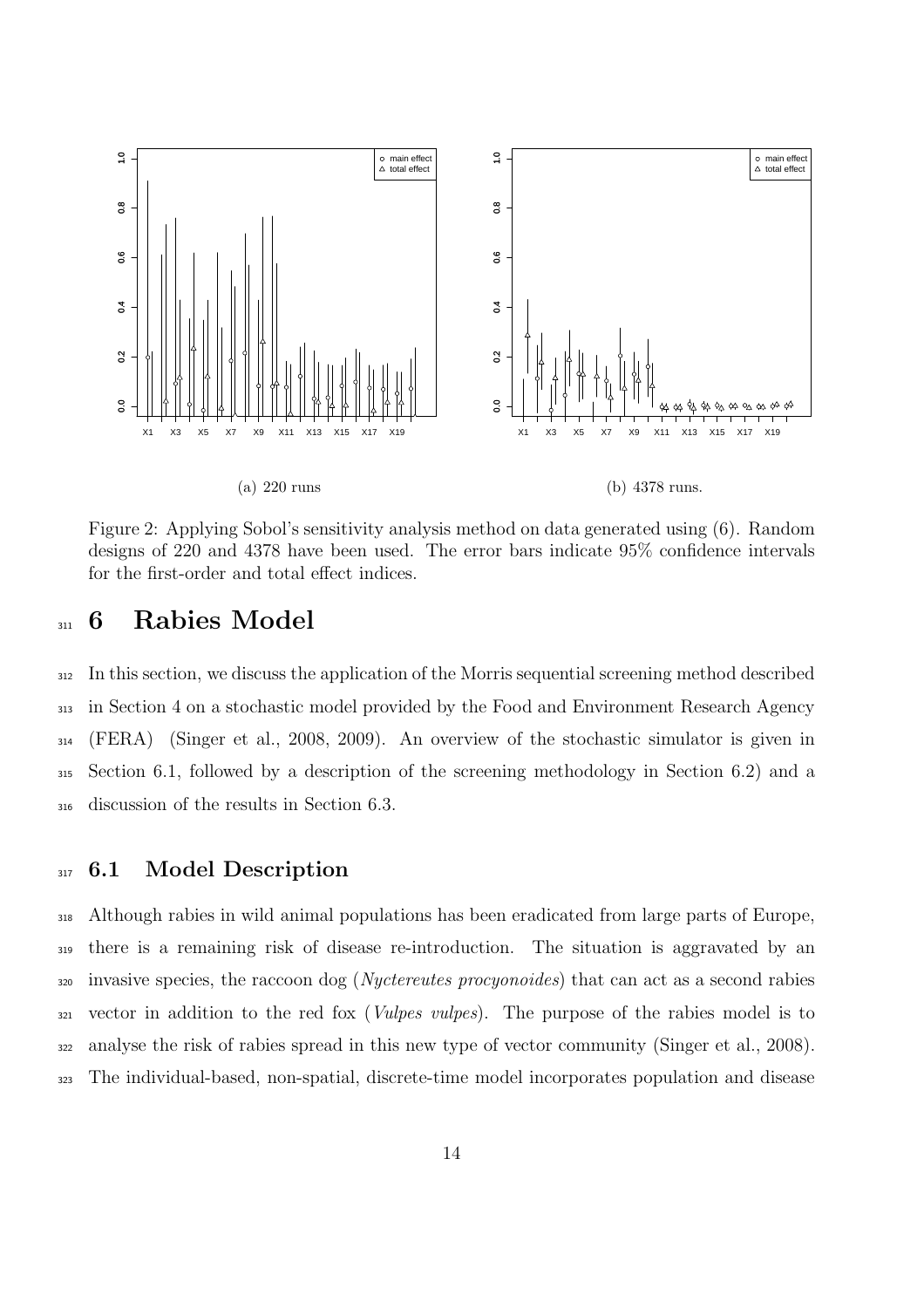dynamical processes such as host reproduction and mortality as well as disease transmission. The model includes two vector species: raccoon dogs and foxes. The model is non-spatial and disease propagation is calculated solely with respect to population dynamics.

|                | Description                                           | min  | max  |
|----------------|-------------------------------------------------------|------|------|
| 1              | Number of replications                                | 200  | 300  |
| $\overline{2}$ | Fox population winter density (ind./ $km^2$ )         | 0.1  | 0.5  |
| 3              | Raccoon dog population winter density (ind./ $km^2$ ) | 0.1  | 1    |
| $\overline{4}$ | Shape parameter for the probability distribution      | 0.39 | 0.47 |
|                | of raccoon dog infection                              |      |      |
| 5              | Dummy variable with no influence                      | 0.9  | 1.1  |
| 6              | Fox population mortality                              | 0.9  | 1.1  |
| $\overline{7}$ | Raccoon dog population mortality                      | 0.9  | 1.1  |
| 8              | Winter hunting proportion                             | 0.9  | 1.1  |
| 9              | Fox population birth rate                             | 0.9  | 1.1  |
| 10             | Raccoon dog population birth rate                     | 0.9  | 1.1  |
| 11             | Fox population infection rate                         | 0.9  | 1.1  |
| 12             | Fox population rabies incubation rate                 | 0.95 | 1.05 |
| 13             | Raccoon dog rabies incubation rate                    | 0.95 | 1.05 |

Table 1: Input parameters for the rabies model and their ranges.

<sup>327</sup> The model has 13 free parameters, shown in Table 1. In addition, three simulator config- uration parameters were kept fixed: the maximum number of time steps was set to 400; the cross infection input was 0.002 and the environment area size was kept fixed at  $5400 \; km^2$ . The response used is the probability that the rabies disease becomes extinct in both species within 5 years. This output is scaled to lie in the range [0, 100] and is important in deciding on the response to a potential rabies outbreak since it indicates the risk of long term rabies disease persistence (Singer et al., 2008, 2009).

### 334 6.2 Screening Methodology

335 For screening, we utilise a Morris design with the number of trajectories set to  $R = 20$ 336 resulting in  $(k + 1) \times R = 14 \times 20 = 280$  simulator evaluations, where  $k = 13$ . The mean  $\mu^*$  of the absolute values of the Elementary Effects is used to rank the input factors. We set 338 the number of levels to  $p = 6$  and  $\Delta = p/(2(p-1)) = 0.6$ .

 The sequential Morris method discussed in Section 4 allows the specification of a variance 340 γ from which the threshold on the Elementary Effect deviation  $\sigma_0$  is derived. We set  $\gamma = 3.5$ ,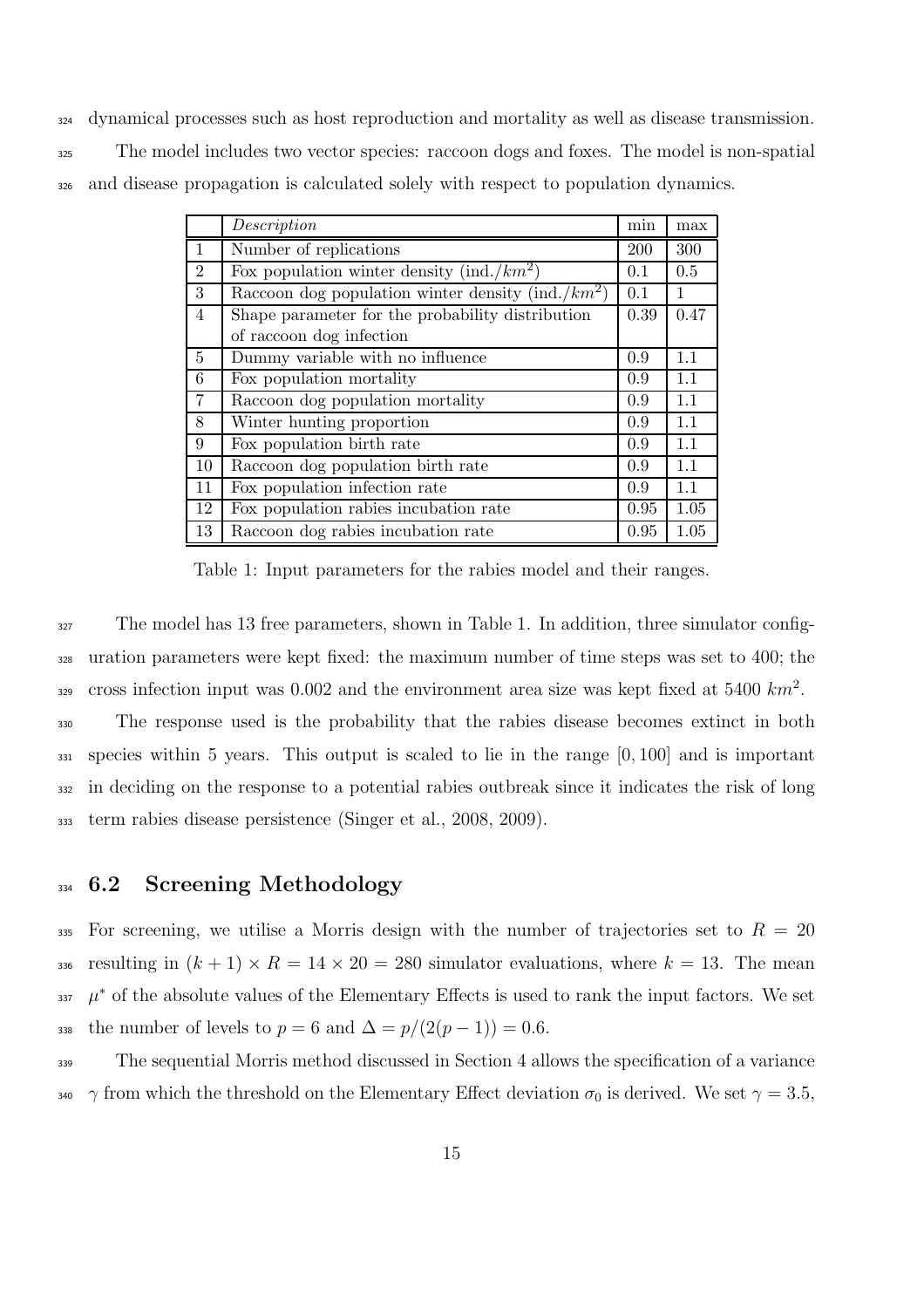which reflects a prior belief that individual factor effects on the output are considered near- linear if the effect on the output is within three standard deviations of purely linear, i.e.  $\pm 3\sqrt{2} = 5.6$ . Since the output is bounded in the range [0, 100] a factor has near-linear effect <sup>344</sup> if the output varies no more than 5.6% from linear. This variability encapsulates both the internal variability of the stochastic model and our prior definition of a near-linear effect.

#### 346 6.3 Screening Results

 Singer and Kennedy (2008) performed sensitivity analysis on this model using the standard Morris method with the same setup as here as well as the Sobol' method. They noted the most important parameters are species winter densities (inputs (2) and (3)) and mortalities  $\frac{350}{250}$  (inputs (6) and (7)). They also noted the least influential factors are the dummy variable (5) that has by definition no influence on the model output and parameter 4, a shape parameter for the probability distribution of raccoon dog infection. It is also noted that the Sobol' method is prohibitively expensive and offers low accuracy with a sample size of 300. They suggested increasing the sample size and reducing the dimensionality of the problem by fixing some of the factors to their nominal values. For expensive simulators this motivates the usage of the Morris method.

 The standard Morris method variable ranking with  $R = 20$  trajectories is presented in Figure 3(a) where the four dominant factors were found to be the winter densities for both species  $(2,3)$  and the associated mortality rates  $(6,7)$ . Singer and Kennedy (2008) have noted that the dominant factors have strong non-linear and interaction effects which is reflected in 361 the high  $\sigma$  value observed in the Morris method.

<sup>362</sup> The sequential Morris method is initialised with  $R = 2$  trajectories on all 13 factors <sup>363</sup> requiring  $(k + 1)R = 28$  simulator runs. The same step size  $\Delta$  and the computed threshold  $\sigma_0$  is the same for all factors. The Morris plot with the associated threshold value is shown in Figure 3(b). The elementary effect variance is over the threshold for four factors, the raccoon dog winter density (3), raccoon dog rabies incubation probability (13), number of replicated runs (1) and raccoon dog population birth rate (10) are eliminated from further consideration since they have strong non-linear effects on the simulator output.

 Another trajectory design for the remaining 9 factors is evaluated and requires 10 further simulator evaluations (Figure 3(c)). The parameters fox winter density (2) and mortality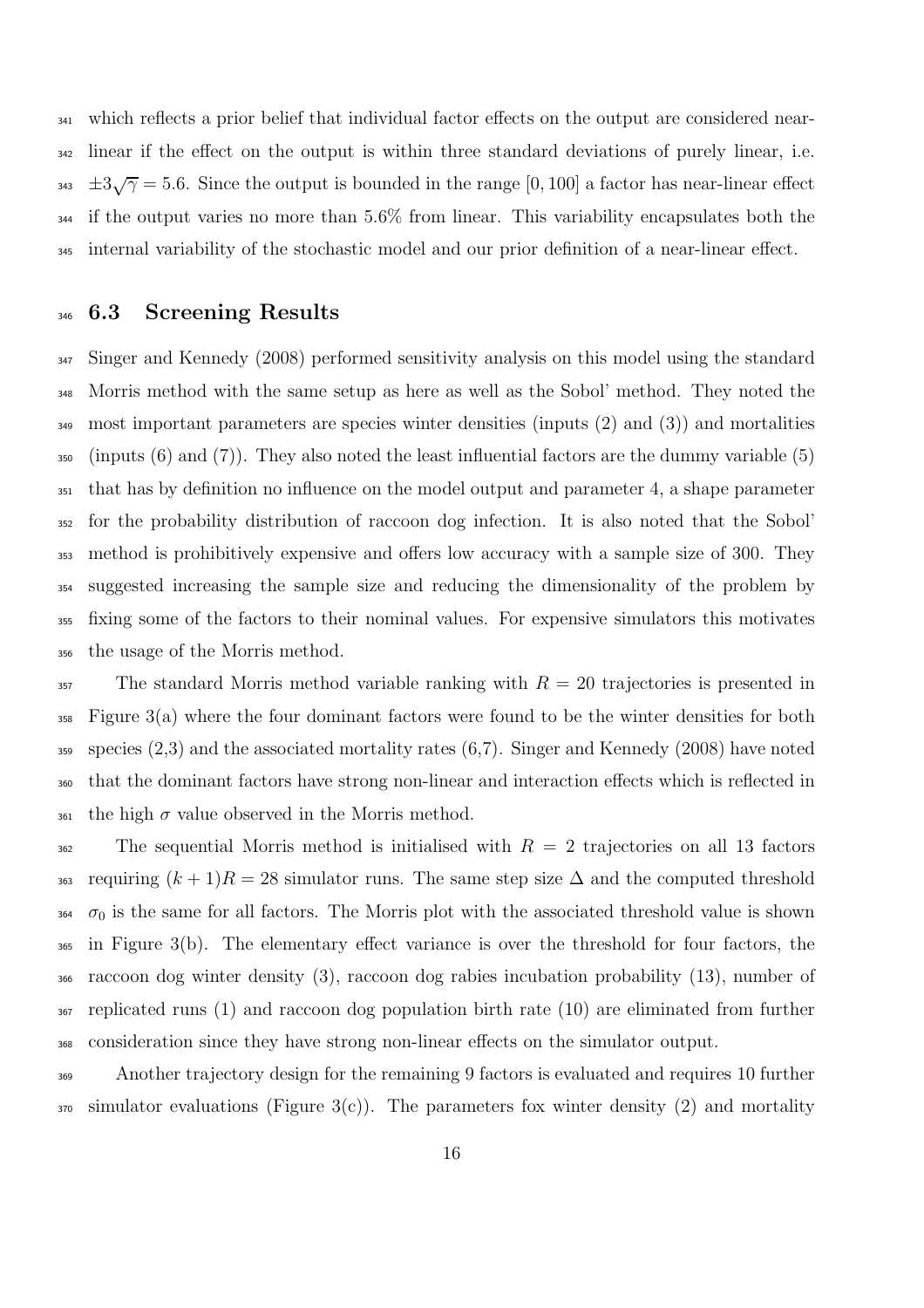(6) factors are found to have non-linear effects and are removed from further consideration. As evidenced by the Morris plot, the  $\sigma$  value for parameter 2 changed significantly from the previous iteration where the effect was considerably below the threshold and very close to linear.

<sup>375</sup> For the third iteration, the seven factor trajectory requires 8 more simulator evaluations (Figure 3(d)). Three further parameters are eliminated, the raccoon dog (7) mortality rate, the fox birth rate (9) and the fox population rabies incubation probability (12) where large changes in the moments of the elementary effects are again observed due to the increased accuracy from the increased Morris design size. No more factors are eliminated until iteration 380 7 requiring a further  $(4 + 1) \times 4 = 20$  simulator evaluations (Figure 3 (e)-(h)). At iteration 7, the winter hunting proportion (8) and fox population infection rate (11) parameters are removed from further consideration.

 The remaining two factors, the shape parameter for the probability distribution (4) and <sup>384</sup> the dummy variable (5), are found to be below the  $\sigma$  threshold for all subsequent twelve 385 iterations requiring  $(2 + 1)12 = 36$  simulator evaluations. The total number of simulator evaluations for the sequential procedure is 102 compared to the 280 evaluations required by 387 the standard batch Morris method with  $R = 20$  trajectories, yielding a 27\% reduction in required code runs.

<sup>389</sup> We have also performed the threshold calculation on the full Morris set with  $R = 20$  trajectories and the same factors as with the sequential version are identified as near-linear. In summary, the sequential Morris method for the rabies model has been successfully used to identify factors with no or near-linear effects on the simulator response at a significant saving to the standard Morris method.

## 394 7 Discussion

 We have presented a novel sequential screening method that extends the batch elementary ef- fects method originally proposed by Morris (1991). The method aims to identify inputs with non-linear effects with a minimum number of trajectories. We have empirically demonstrated the computational savings achieved compared to the batch approach on both synthetic data and a real-world simulator. A critical aspect of the method is the specification of the thresh-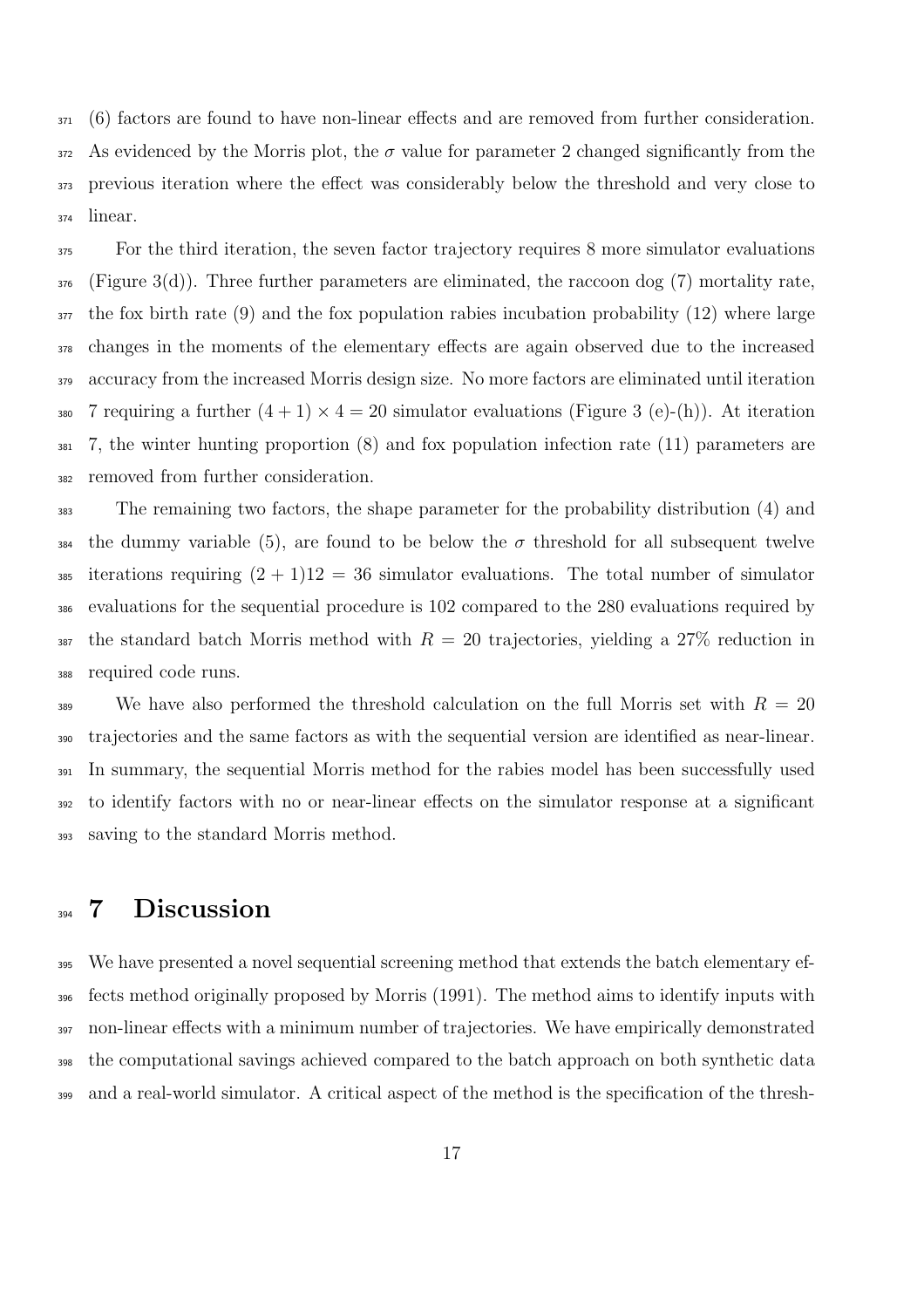

Figure 3: Batch and Sequential EE screening on the rabies simulator. Solid line denotes path from previous value of  $(\mu^*, \sigma)$  for each factor. Horizontal dashed line denotes the  $\sigma_0$ threshold value for the given iteration.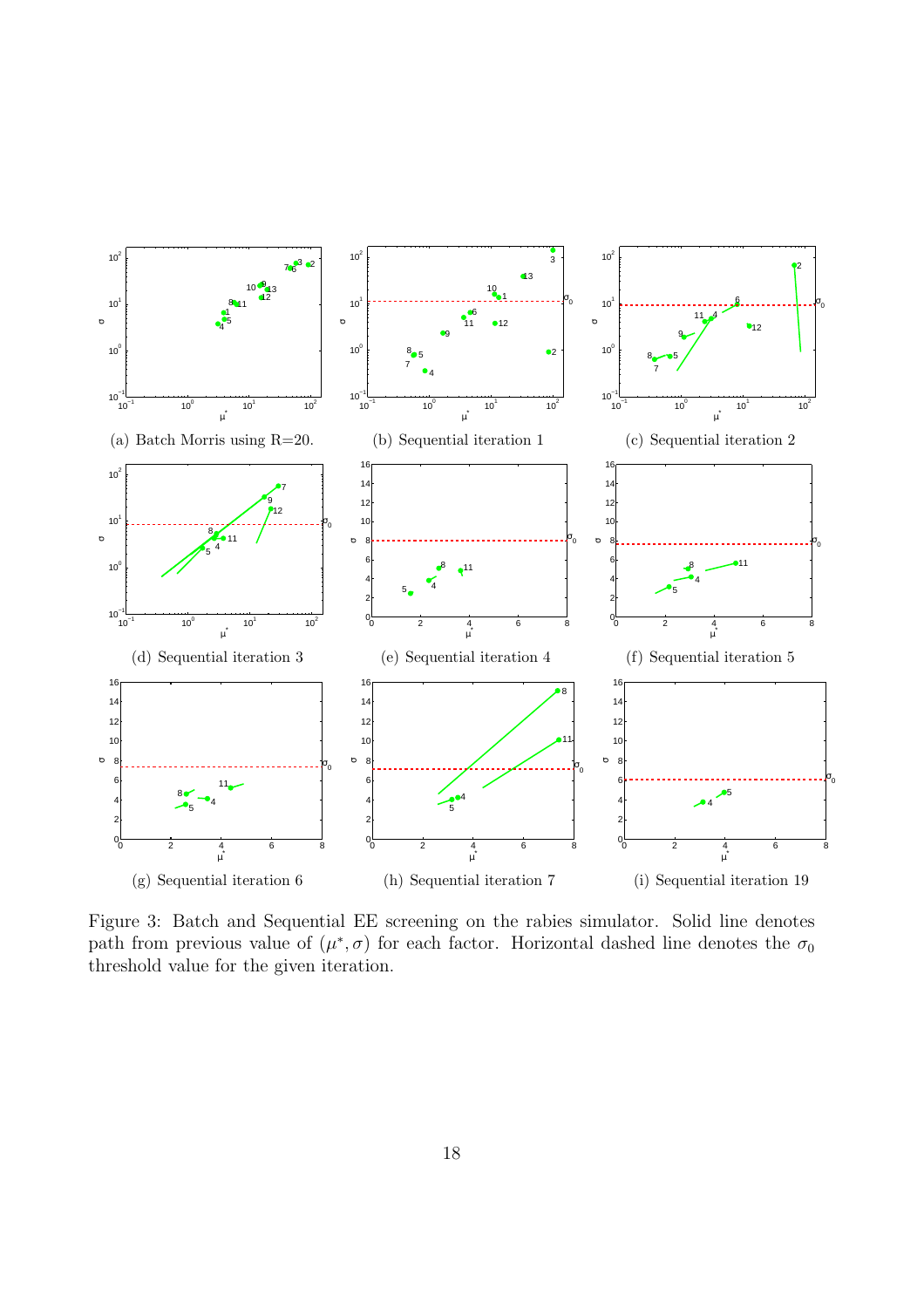400 old  $\sigma_0$  which is used to determine whether an input has a non-linear effect. The elicitation of this value directly can be challenging and we have presented an indirect approach which  $\frac{402}{402}$  utilises an easily interpetable variance value  $\gamma$  specified on the simulator output space.

 In order to apply the screening method of the present paper, the analyst must make a 404 number of choices. To create the ordered design of OAT-experiment start-points, M must be specified. We recommend that M is chosen with respect to the computational effort needed 406 to run the simulator; at worst, the simulator will run  $(k+1)M$  times. The threshold value  $\sigma_0$  can be set to zero so that only true linear- and no-effect inputs are investigated. We suggest <sup>408</sup> to use a threshold  $\sigma_0 > 0$  as in practice some small non-linearities might be tolerated and replaced instead by a linear function.

410 In cases where direct elicitation of the EE variance threshold  $\sigma_0$  is not feasible or straight-411 forward, elicitation of the variance  $\gamma$  may be preferable. The variance  $\gamma$  may be interpreted as the expected divergence of a factor from strict linearity under which the factor effect may still be considered linear for modelling purposes. In the case of stochastic simulators, this parameter includes the internal simulator variability whereas for deterministic simulators near-linear definitions only include errors due to machine precision and degree of departure from truly linear effects on the output. In the future, alternative elicitation methods may be constructed to allow for other non-Gaussian deviations from linear effect. An area of future interest is double classification of factors using the joint distribution of moments  $\mu_i^*$ <sup>418</sup> interest is double classification of factors using the joint distribution of moments  $\mu_i^*$  and  $\sigma_i$ . This not only would classify a factor as linear or non-linear, but would discriminate between 420 active and non-active factors. A starting point for this would be the t test for  $\mu$  in Morris (1991).

 A variation of our algorithm is to select OAT runs to improve space filling properties of the whole design. The simplest approach is to use random OAT runs. However, OAT runs can be selected to maximise distance between them, as in Campolongo et al. (2007). An adaptation of the OAT runs suggested in Pujol (2009) can also be used where we create a simplex in the current set of input factors. Another criterion is to select OAT runs to improve uniformity of unidimensional projections of the design thus minimising the unidimensional discrepancy of the whole design, conditioned on the initial hypercube. The use of discrepancy to measure uniformity stems from quasi-Monte-Carlo methods (Niederreiter, 1992). We have used Sobol's low discrepancy space filling sequence (Niederreiter, 1992). The only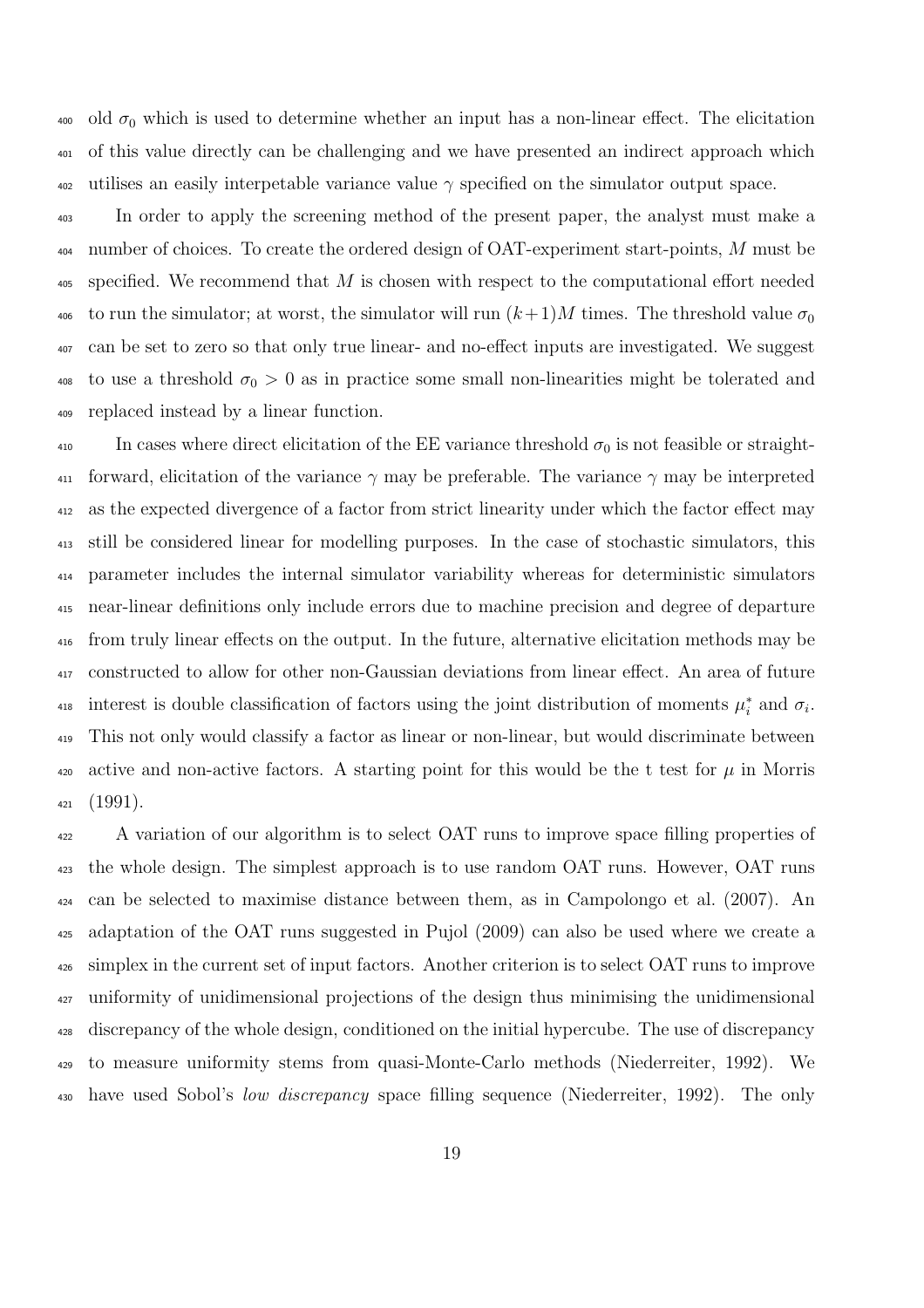change required in the pseudo-code of Algorithm 1 is to remove step A2. Sampling from low discrepancy sequences has the advantage of sequential generation of points. However, for small sample sizes the spread of points of a low discrepancy sequence may not be as good as that of a maximin space filling design with fixed size.

<sup>435</sup> In this paper, we have not addressed the question of how multiple simulator outputs could be handled in our method. The simplest approach, of generating separate OAT designs for each output, is inefficient. In a sequential setting, the initial design could be shared for all outputs. In our approach, factors are excluded from subsequent screening stages when non- linear effects are detected. Therefore, subsequent stages need only include factors that are under the EE variance threshold across all outputs. As the number of outputs grows, it is more likely that a factor will have a non-linear effect on at least one of the outputs. Therefore fewer simulator runs will be required for screening but it is also more likely fewer factors with only linear or no effects across all outputs are detected. An alternative approach would be to use a functional summary of all simulator outputs as the response for the screening analysis. However the EE variance threshold will need to be elicited for the functional summary rather than for each individual simulator output.

# 447 Acknowledgements

 This work was carried out within the Managing Uncertainty in Complex Models (EPSRC grant EP/D048893/1). We thank Dan Cornford for many useful discussions. We also thank Graham Smith and Alexander Singer at the Food and Environment Research Agency for providing the rabies model and explaining the simulator structure.

### <sup>452</sup> A Proof of Lemma 1.

453 Proof. All computations in this lemma are defined for a single factor. The elementary effect 454 at point  $x_i$  follows a normal distribution  $EE(x_i) \sim N(a, \frac{2\gamma}{\Delta^2})$ . Independence of elementary 455 effects  $EE(x_1), \ldots, EE(x_R)$  follows from independence of observations of model.

The mean of R elementary effects is distributed  $\mu \sim N(a, \frac{2\gamma}{R\Delta^2})$ . To find the distribution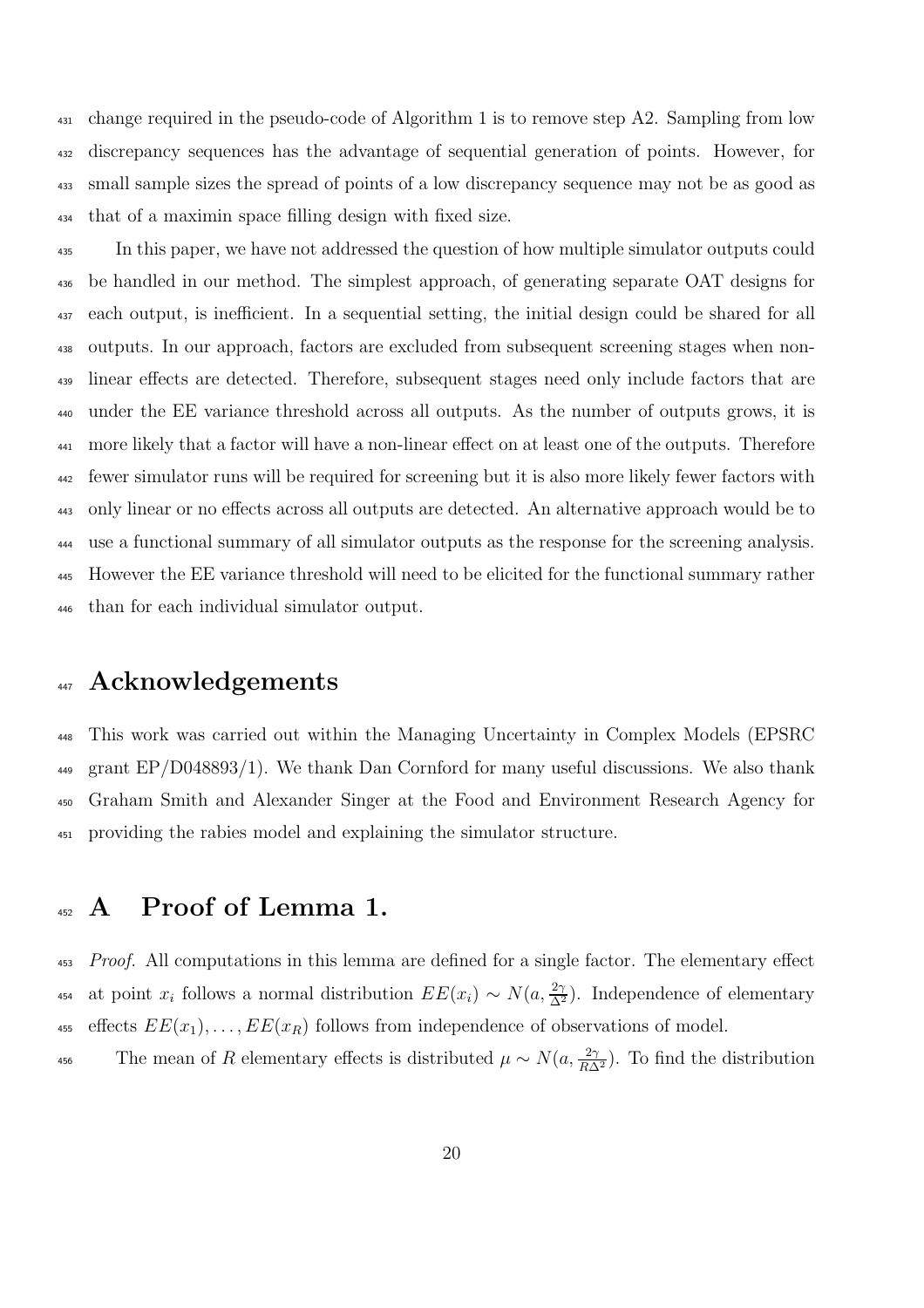<sup>457</sup> of  $\sigma^2 = \frac{1}{R-1} \sum_{i=1}^R (EE(x_i) - \mu)^2$ , the following sum of squares is used

$$
\sum_{i=1}^{R} \left( \frac{EE(x_i) - a}{\sqrt{\frac{2\gamma}{\Delta^2}}} \right)^2 = (R - 1)\frac{\sigma^2}{\frac{2\gamma}{\Delta^2}} + R\frac{(\mu - a)^2}{\frac{2\gamma}{\Delta^2}}.
$$

<sup>458</sup> The left hand side above is a sum of squared independent standard normal variables and <sup>459</sup> thus it has a chi-squared distribution with R degrees of freedom. By independence of  $\mu$ <sup>460</sup> and  $\sigma^2$ , the first summand on the right has a chi-squared distribution with  $R-1$  degrees of <sup>461</sup> freedom and the second summand has a chi-squared distribution with one degree of freedom. 462 Therefore  $\sigma^2 \sim \frac{2\gamma}{(R-1)\Delta^2} \chi^2_{R-1}$ .  $\Box$ 

### <sup>463</sup> B Power computations

464 The input  $x_i$  is declared non-linear the first time that  $\sigma_i$  satisfies  $\sigma_i > \sigma_0$  in step B5 of the 465 algorithm. If the total number of experiments satisfies  $M > 2$ , then detection of nonlinearity  $\frac{466}{466}$  for a given input can occur before the total number of allowed experiments M is reached. <sup>467</sup> Power computations are possible for different departures from the linear model used to 468 determine  $\sigma_0$ , here we explore two.

<sup>469</sup> The first departure we consider is a change in variance, with variance  $\gamma$  being multiplied <sup>470</sup> by a factor δ<sup>2</sup> to become  $\gamma' = \delta^2 \gamma$ . The factor δ quantifies change in variance from the original <sup>471</sup> model. The probability of detecting the change at the step R is Pr  $(X_{R-1}^2 > \chi_{0.99,R-1}^2/\delta^2)$ . <sup>472</sup> A geometric walk argument with probabilities changing as more data is included yields the 473 power:  $1 - \prod_{R=2}^{M} (1 - \Pr(X_{R-1}^2 > \chi_{0.99,R-1}^2 / \delta^2)).$ 

<sup>474</sup> A different departure from linear model is when data follows

$$
Y(x_i) = cx_i^2 + ax_i + b + \varepsilon_i.
$$
\n<sup>(7)</sup>

 $475$  Here  $\varepsilon_i$  still satisfies the same assumptions as for the linear model and a, b and c are constants. <sup>476</sup> The following scenarios were used for power computations through simulations under the (wrong) model (7):  $M = 2, 3, 4, 5, a = \frac{1}{10}, \frac{1}{5}$  $\frac{1}{5}, \frac{1}{2}$ 477 (wrong) model (7):  $M = 2, 3, 4, 5, a = \frac{1}{10}, \frac{1}{5}, \frac{1}{2}, 1$ ; and the quadratic coefficient depended <sup>478</sup> on the slope through the following relation  $c = \delta a$  with  $\delta$  ranging from 10<sup>-2</sup> to 10<sup>3</sup>. Here <sub>479</sub> the quantity  $\delta$  is used to quantify departures from the original model through an increasing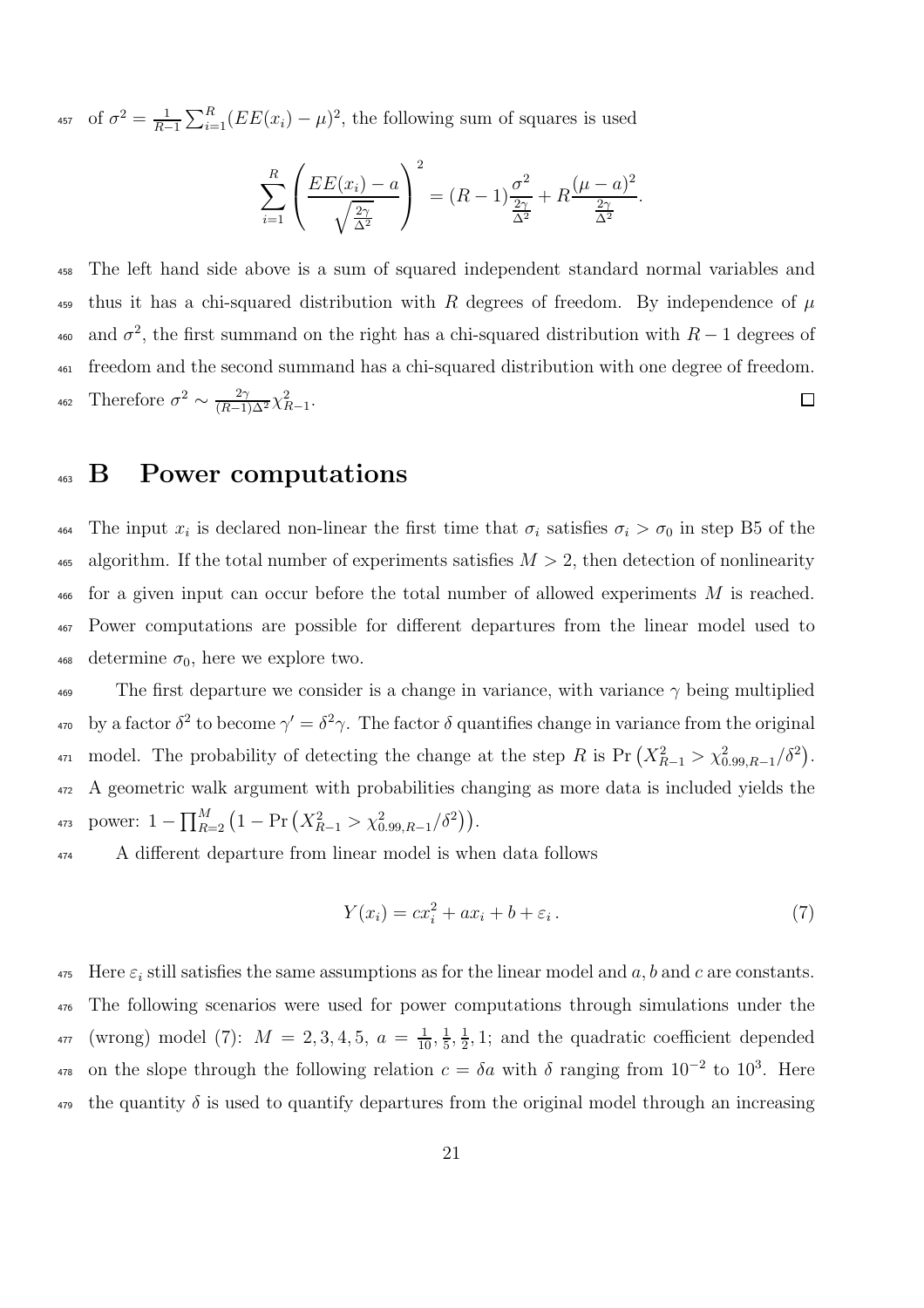

Figure 4: Simulation results: (a) power and (b) ARL against scaling factor  $\delta$ .

480 quadratic coefficient. The errors in the models simulated were standard normal, i.e.  $\gamma = 1$  $\frac{481}{481}$  and in each scenario used a uniform design of M points over [0, 1]. The results of power <sup>482</sup> against different values of M with  $a = \frac{1}{10}$  are shown in Figure 4 (a). As would be expected, 483 the test reacts quickly to increasing quadratic trend through  $\delta$ , but also as M increases and <sup>484</sup> even for very small changes there is already a higher rejection rate. For instance, when 485  $M = 5$  the rate is already larger than 10%.

<sup>486</sup> In each simulation experiment, the run length was recorded. Recall that run length is the <sup>487</sup> number of steps required for a factor to be declared nonlinear and it only takes integer values. <sup>488</sup> A number of 12, 000 simulations were carried out and run lengths obtined were averaged to 489 produce the average run length (ARL). This computation was performed for  $M = 5$  and 490 same scenarios for parameters a and c as above. The graph of ARL against  $\delta$  is shown in <sup>491</sup> Figure 4 (b), where the top curve  $(a = \frac{1}{10})$  required more exploration and produced higher  $492$  ARL than the rest of the cases for a, with the lowest ARL in the simulations achieved for  $a = 1$  (bottom curve), where the departure from linear is highest and the method detects it  $_{494}$  very quickly. Simulations for both Figures 4 (a) and (b) used the same range of  $\delta$  but in the 495 right figure the results are plotted only for  $M = 5$ .

### <sup>496</sup> Supplementary Materials

<sup>497</sup> **Technical Report:** Supplementary information on the scalability of the sequential elemen-<sup>498</sup> tary effects method. (pdf)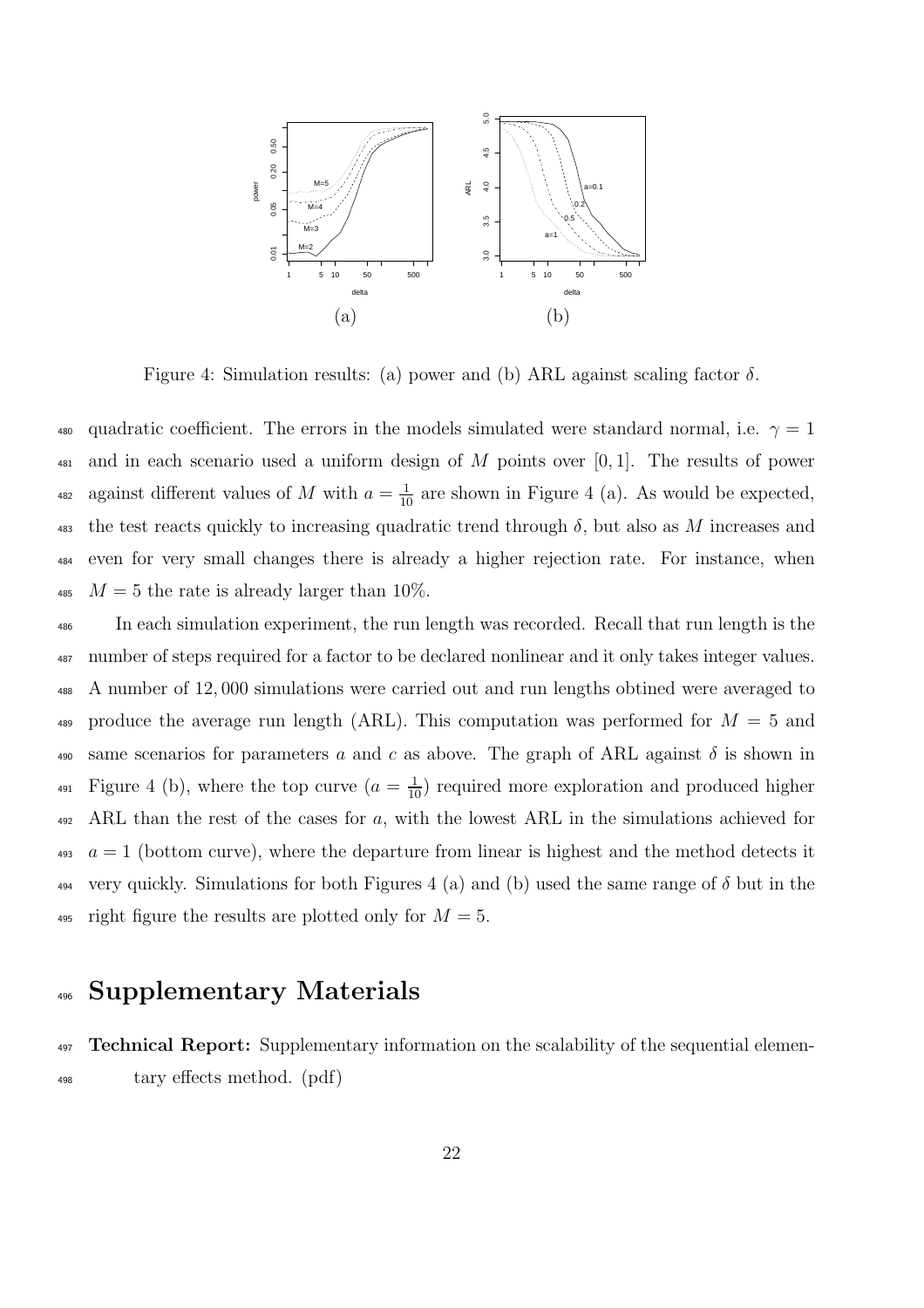499 Matlab code for the sequential screening method: Matlab code that demonstrates the sequential screening method on a synthetic dataset. The example can be started by running seqMorrisExample.m. (GNU zipped tar file)

## References

- Andres, T. (1997). Sampling methods and sensitivity analysis for large parameter sets. Journal of Statistical Computation and Simulation, 57(1-4):77–110.
- Campolongo, F. and Braddock, R. (1999). The use of graph theory in the sensitivity analysis of the model output: a second order screening method. Reliability Engineering & System  $Safety, 64(1):1-12.$
- Campolongo, F., Cariboni, J., and Saltelli, A. (2007). An effective screening design for  $\frac{509}{200}$  sensitivity analysis of large models. *Environmental Modelling Software*, 22(10):1509–18.
- Campolongo, F., Cariboni, J., Saltelli, A., and Schoutens, W. (2004). Enhancing the Morris  $_{511}$  Method. In Hanson, K. M. and Hemez, F. M., editors, *Proceedings of the 4th International* Conference on Sensitivity Analysis of Model Output, pages 369–79, Santa Fe, New Mexico.
- Cukier, R., Fortuin, C., Shuler, K., Petschek, A., and Schaibly, J. (1973). Study of the sensitivity of coupled reaction systems to uncertainties in ratecoefficients. Journal of Chemical Physics, 59:38733878.
- Garthwaite, P. H. and Dickey, J. M. (1988). Quantifying expert opinion in linear regression problems. Journal of the Royal Statistical Society. Series B. Methodological, 50(3):462–474.
- Hargreaves, J. C., Annan, J. D., Edwards, N. R., and Marsh, R. (2004). An efficient cli- mate forecasting method using an intermediate complexity Earth System Model and the ensemble Kalman filter. Climate Dynamics, 23:745–60.
- Kadane, J. B., Dickey, J. M., Winkler, R. L., Smith, W. S., and Peters, S. C. (1980). Interactive elicitation of opinion for a normal linear model. Journal of the American Statistical Association, 75(372):845–854.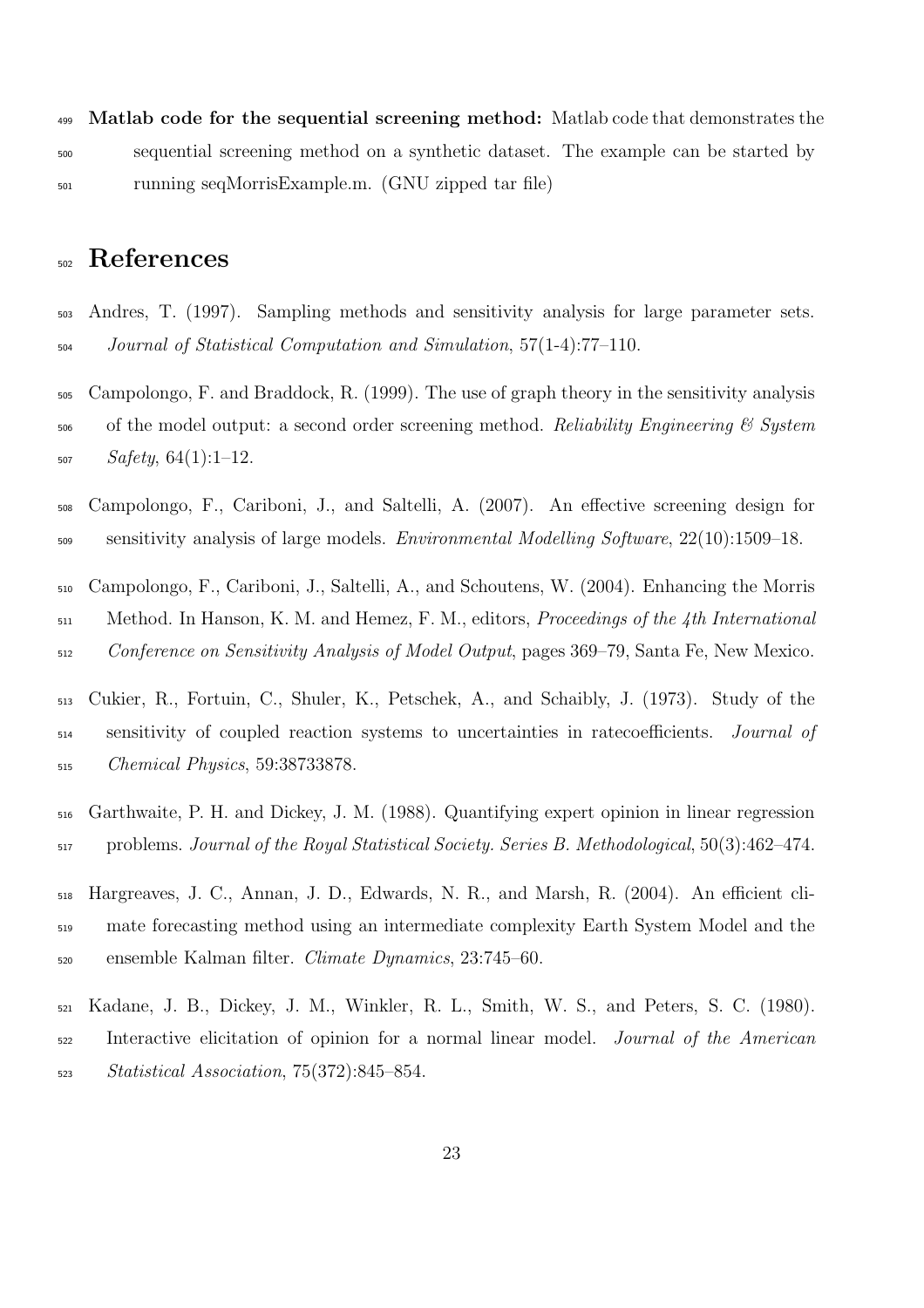- Kennedy, M., Anderson, C., O'Hagan, A., Lomas, M., Woodward, F., Gosling, J., and Heinemeyer, A. (2008). Quantifying uncertainty in the biospheric carbon flux for England and Wales. Journal of the Royal Statistical Society - Series A, 171:109–135.
- Kleijnen, J. P. C. (2009). Factor screening in simulation experiments: Review of sequential bifurcation. Advancing the Frontiers of Simulation: A Festschrift in Honor of George S. Fishman, pages 147–173.
- Linkletter, Crystal, Bingham, Derek, Hengartner, Nicholas, Higdon, David, Ye, and Kenny, Q. (2006). Variable selection for gaussian process models in computer experiments. Tech-nometrics, 48(4):478–490.
- <sub>533</sub> Morris, M. and Mitchell, T. (1995). Exploratory designs for computer experiments. *Journal* of Statistical Planning and Inference, 43:381–402.
- Morris, M. D. (1991). Factorial sampling plans for preliminary computational experiments. Technometrics, 33:161–74.
- Niederreiter, H. (1992). Random number generation and quasi-Monte Carlo methods. Society for Industrial and Applied Mathematics, Philadelphia, PA, USA.
- O'Hagan, A. (2006). Bayesian analysis of computer code outputs: a tutorial. Reliability Engineering & System Safety, 91:1290-1300.
- $_{541}$  Pujol, G. (2009). Simplex-based screening designs for estimating metamodels. Reliability Engineering & System Safety, 94:1156-60.
- Pujol, G., Iooss, B., and Janon, A. (2013). sensitivity: Sensitivity Analysis. R package version 1.7.
- Ravi, S. S., Rosenkrantz, D. J., and Tayi, G. K. (1994). Heuristic and special case algorithms for dispersion problems. *Operations Research*,  $42(2)$ :pp. 299–310.
- Reich, B. J., Storlie, C. B., and Bondell, H. D. (2009). Variable selection in bayesian smooth-<sub>548</sub> ing spline anova models: Application to deterministic computer codes. Technometrics,  $51(2):110-120$ .